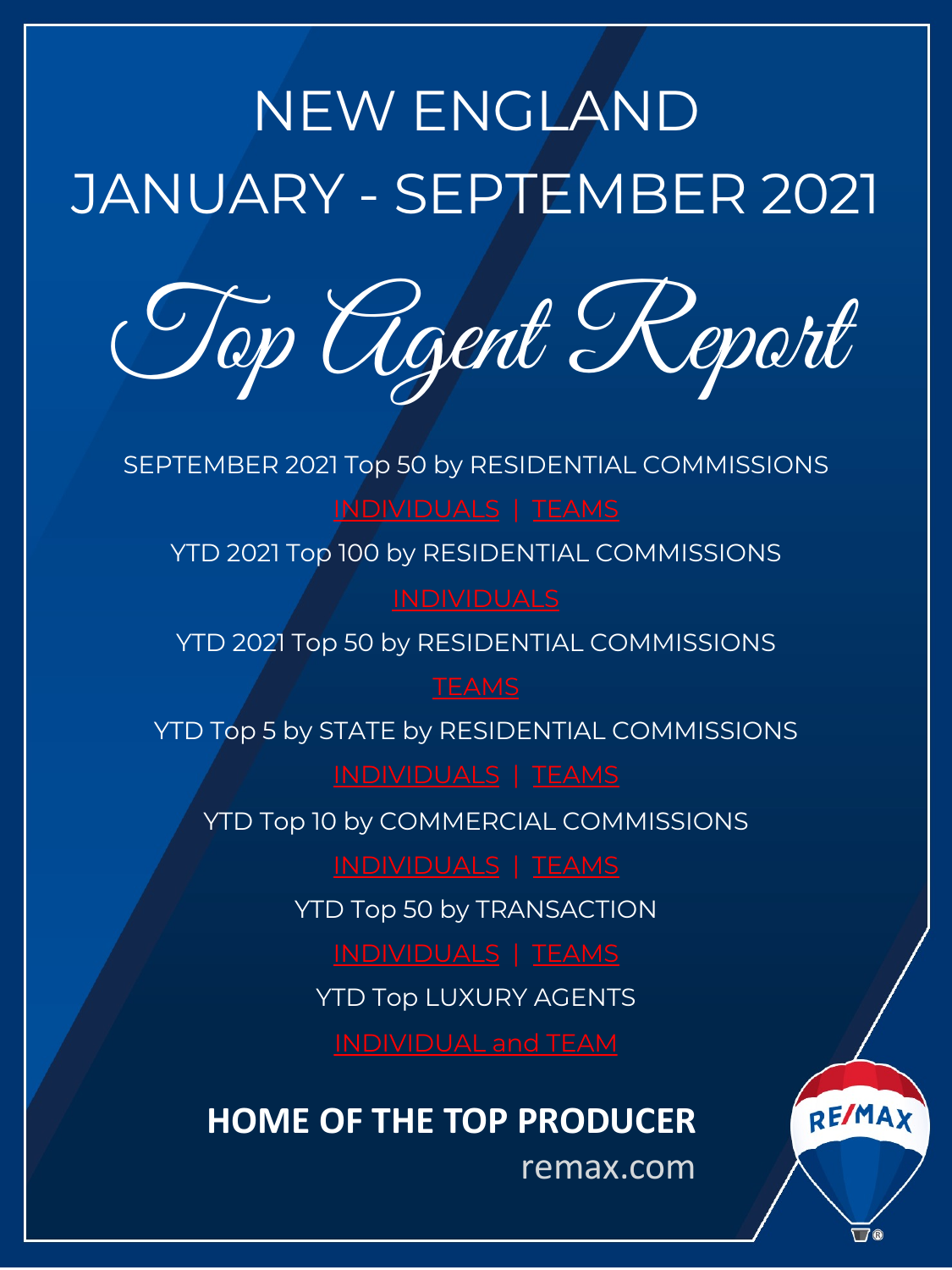### SEPTEMBER 2021 | NEW ENGLAND

|    | <b>Name</b>       | <b>Company</b>              | <b>City State</b> |
|----|-------------------|-----------------------------|-------------------|
| ı  | Robert Inman      | RE/MAX TOWN & COUNTRY       | Keene   NH        |
| 2  | David Lilley      | RE/MAX DESTINY              | Cambridge   MA    |
| 3  | Marilyn Green     | RE/MAX SIGNATURE PROPERTIES | Marlborough   MA  |
| 4  | Paul Dunton       | RE/MAX TRIUMPH REALTY       | Billerica   MA    |
| 5  | Joshua Cullion    | RE/MAX PROFESSIONALS        | East Greenwich    |
| 6  | Edith Cushing     | RE/MAX PROFESSIONALS        | Newport   RI      |
| 7  | Terri Golter      | RE/MAX SHORELINE            | Portsmouth   NH   |
| 8  | Sandrine Deschaux | RE/MAX DESTINY              | Cambridge   MA    |
| 9  | Beverlee Vidoli   | RE/MAX REALTY EXPERTS       | Burlington   MA   |
| 10 | Ben Esposito      | RE/MAX REAL ESTATE CENTER   | Foxboro   MA      |
| 11 | Lisa Barbary      | RE/MAX ON THE MOVE          | Providence   RI   |
| 12 | Jennifer Madden   | RE/MAX RISING TIDE          | Rye   NH          |
| 13 | Ellen Connelly    | RE/MAX REAL ESTATE CENTER   | North Attleboro   |
| 14 | Mikail Stein      | RE/MAX NORTH PROFESSIONALS  | Colchester   VT   |
| 15 | Kathleen McBride  | RE/MAX EXECUTIVE REALTY     | Hopkinton   MA    |
| 16 | Kevin Cleary      | RE/MAX SELECT REALTY        | Boston   MA       |
| 17 | Michael Albert    | <b>RE/MAX RISE</b>          | Naugatuck   CT    |
| 18 | Cary Marcoux      | RE/MAX BELL PARK REALTY     | Killingly   CT    |
| 19 | Skyla Gagnon      | RE/MAX BELL PARK REALTY     | Killingly   CT    |
| 20 | Bee Yeo           | RE/MAX UNLIMITED            | Brookline   MA    |
| 21 | Jared Meehan      | RE/MAX BELL PARK REALTY     | Killingly   CT    |
| 22 | Erika Collins     | RE/MAX PLATINUM             | Bridgewater   MA  |
| 23 | Rick Baribeau     | RE/MAX RIVERSIDE            | Topsham   ME      |
| 24 | Jim Dolliver      | RE/MAX INSIGHT              | Dracut   MA       |
| 25 | Douglas Reece     | RE/MAX ON ISLAND            | Vineyard Haven    |
|    |                   |                             |                   |

### **HOME OF THE TOP PRODUCER** remax.com

•Individual Agents, all areas of specialization, residential commissions only •Based on commissions reported to the region on closed transactions from 9.1.2021 - 9.30.2021 •If you have questions regarding your ranking, contact your Office Administrator or Broker/Owner

• New England Individual agent count= 2111



<span id="page-1-0"></span>bugh | MA enwich | RI tleboro | MA ater | MA Haven | MA

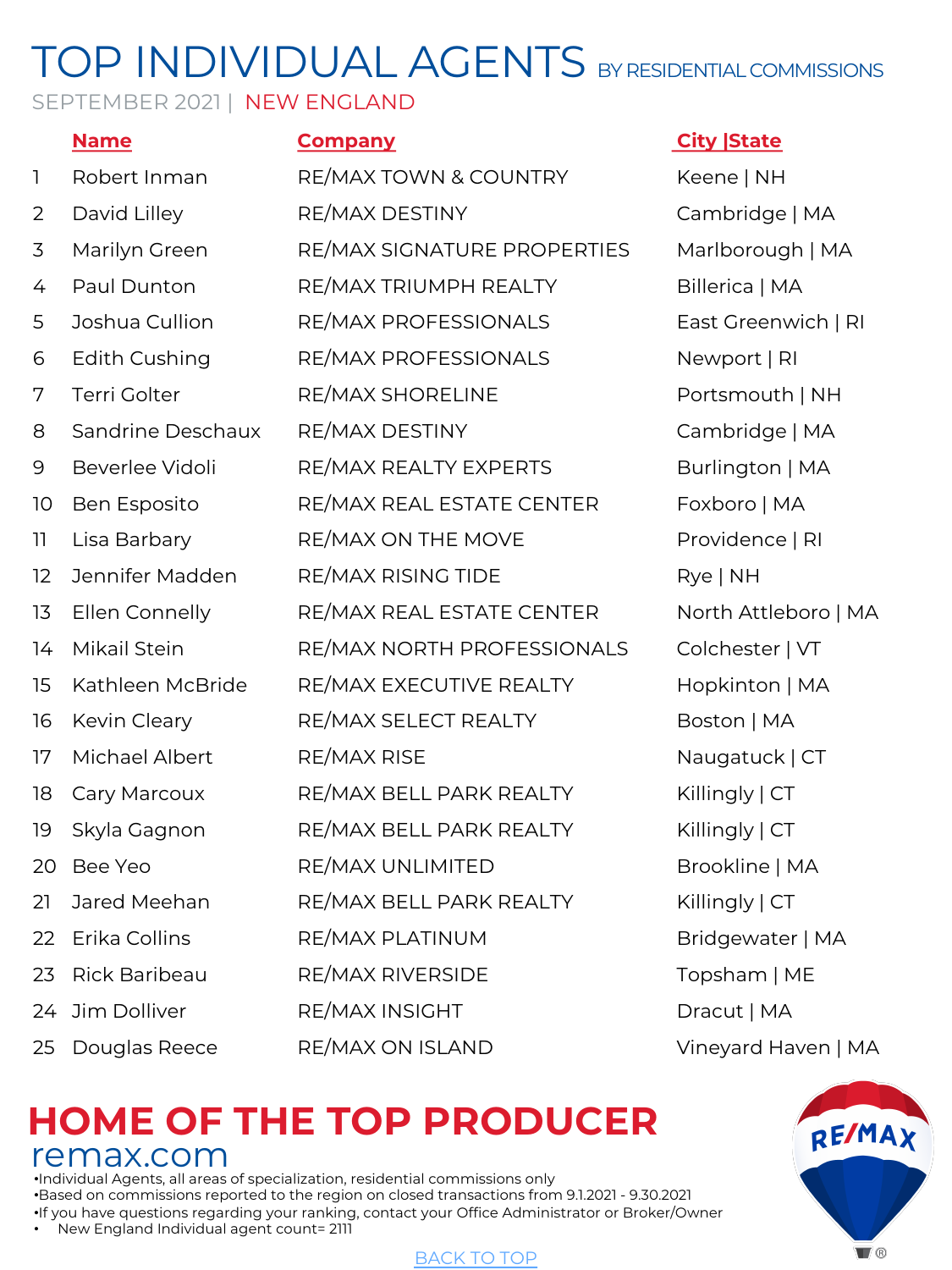SEPTEMBER 2021 | NEW ENGLAND

|    | <b>Name</b>               | <b>Company</b>                  | <b>City State</b> |
|----|---------------------------|---------------------------------|-------------------|
| 26 | Carolyn Petreccia         | RE/MAX ADVANTAGE GROUP          | Warwick   RI      |
| 27 | Michael Traum             | RE/MAX HERITAGE                 | Westport   CT     |
| 28 | Gary Piccirillo           | RE/MAX RIGHT CHOICE REAL ESTATE | Trumbull   CT     |
| 29 | Jodie Neville             | RE/MAX FLAGSHIP                 | Narragansett   RI |
| 30 | Robin Smith               | RE/MAX TOWN & COUNTRY           | Keene   NH        |
| 31 | Charlotte Marrocco-Mohler | RE/MAX INSIGHT                  | Salem   NH        |
| 32 | Glenn Thibodeau           | RE/MAX ON THE RIVER             | Middleton   MA    |
| 33 | Jennifer Thompson         | RE/MAX SIGNATURE PROPERTIES     | Marlborough   MA  |
| 34 | Jennifer Petreccia        | RE/MAX ADVANTAGE GROUP          | Warwick   RI      |
| 35 | Christine Johnson         | RE/MAX HOME TEAM                | Uncasville   CT   |
| 36 | Luisa Dias                | RE/MAX RIGHT CHOICE REAL ESTATE | Bridgeport   CT   |
| 37 | Jackie Crawford Ross      | RE/MAX PROFESSIONAL ASSOCIATES  | Shrewsbury   MA   |
| 38 | Catherine Sousa           | RE/MAX RIVER'S EDGE             | Bristol   RI      |
| 39 | Scott Knowles             | RE/MAX BAYSIDE                  | Meredith   NH     |
| 40 | Christopher Adams         | RE/MAX BAYSIDE                  | Laconia   NH      |
| 41 | Robert Bohlen             | RE/MAX IST CHOICE               | Cranston   RI     |
| 42 | Christopher Kelly         | RE/MAX BAYSIDE                  | Meredith   NH     |
| 43 | Claire Dembowski          | <b>RE/MAX 360</b>               | Marblehead   MA   |
| 44 | Paul Shao                 | RE/MAX EXECUTIVE REALTY         | Framingham   MA   |
| 45 | Stephen Poulin            | RE/MAX ALL SEASONS REALTY       | Newport   VT      |
| 46 | <b>Tracey Mulvey</b>      | RE/MAX RIVER'S EDGE             | Bristol   RI      |
| 47 | John Sullivan             | RE/MAX EXECUTIVE REALTY         | Hopkinton   MA    |
| 48 | George Joseph             | RE/MAX EXECUTIVE REALTY         | Hopkinton   MA    |
| 49 | A. Ranger Curran          | RE/MAX TOWN & COUNTRY           | Keene   NH        |
| 50 | Chuck Andre               | RE/MAX ANDREW REALTY SERVICES   | Medford   MA      |

### **HOME OF THE TOP PRODUCER** remax.com

•Individual Agents, all areas of specialization, residential commissions only •Based on commissions reported to the region on closed transactions from 9.1.2021 - 9.30.2021 •If you have questions regarding your ranking, contact your Office Administrator or Broker/Owner

• New England Individual agent count= 2111

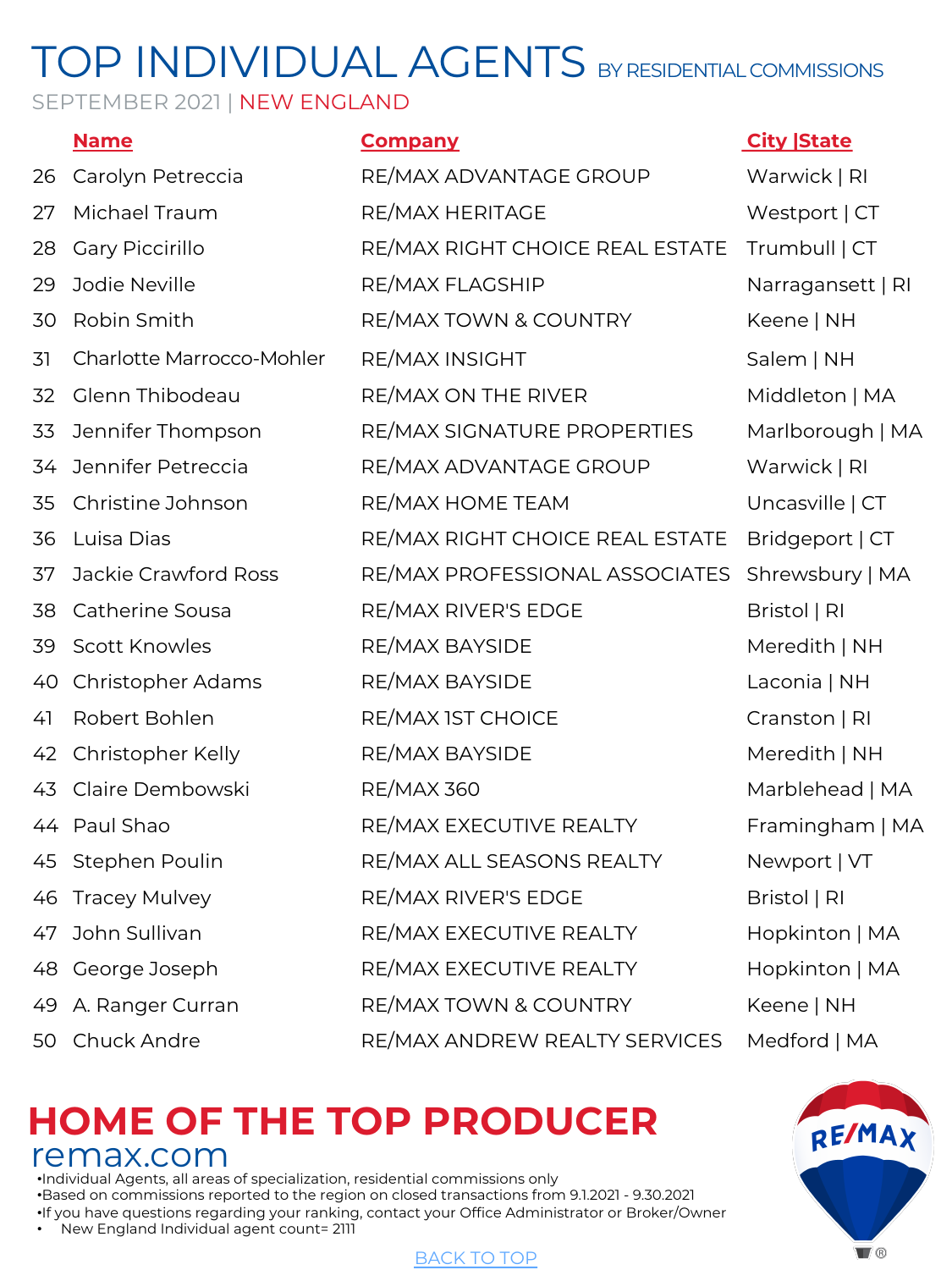## <span id="page-3-0"></span>TOP TEAMS BY RESIDENTIAL COMMISISONS SEPTEMBER 2021 | NEW ENGLAND

|    | <b>Team Leader</b>  | <b>Team Name</b>                         | <b>Company</b>                  | <b>City   State</b>   |
|----|---------------------|------------------------------------------|---------------------------------|-----------------------|
| 1  | David Banks         | The David Banks Team                     | RE/MAX BY THE BAY               | Portland   ME         |
| 2  | Anthony Revoir      | Next Level Group                         | RE/MAX HOME TEAM                | Uncasville   CT       |
| 3  | Ronald Oliveira     | Team ROSO                                | RE/MAX VANTAGE                  | Dartmouth   MA        |
| 4  | Scott McGee         | The Stearns/McGee Team                   | RE/MAX PROPERTIES               | Smithfield   RI       |
| 5  | Rich Gardner        | The Gardner Group                        | RE/MAX NORTH PROFESSIONALS      | Colchester   VT       |
| 6  | Don Wunder          | Team Wunder                              | RE/MAX REALTY ONE               | Ogunquit   ME         |
| 7  | Eddie Lopez         | 3427 International                       | RE/MAX VANTAGE                  | Dartmouth   MA        |
| 8  | Brandon Tabassi     | The Tabassi Team                         | RE/MAX PARTNERS RELOCATION      | Andover   MA          |
| 9  | Karl Martone        | The Martone Group                        | RE/MAX PROPERTIES               | Smithfield   RI       |
| 10 | Samuel Alba         | The Alba Group                           | RE/MAX INNOVATIONS              | Providence   RI       |
| 11 | <b>Nelson Matos</b> | Matos Home Team                          | RE/MAX REAL ESTATE CENTER       | Taunton   MA          |
| 12 | Joseph Watson       | The Watson Team                          | RE/MAX WAY                      | Dedham   MA           |
| 13 | Kathy Bain Farrell  | Kathy Bain Farrell Hometown Experts Team | RE/MAX TOWN & COUNTRY           | Cumberland   RI       |
| 14 | Cynthia Quimby      | Live Maine Team                          | RE/MAX INFINITY                 | Dexter   ME           |
| 15 | Sandra Bliven       | The Sandy Bliven Team                    | RE/MAX SOUTH COUNTY             | Westerly   RI         |
| 16 | Carl Rice           | Team Rice                                | RE/MAX EXECUTIVE REALTY         | Franklin   MA         |
| 17 | Joseph Fitzpatrick  | The Fitzpatrick Team                     | RE/MAX PROFESSIONALS            | Newport   RI          |
| 18 | Robert Letellier    | Team Letellier                           | RE/MAX REALTY ONE               | Biddeford   ME        |
| 19 | Roseann Halladay    | The Halladay/Scotti Team                 | RE/MAX PREFERRED                | North Providence   RI |
| 20 | Dana Mitchell       | Seacoast Home Team                       | RE/MAX ON THE MOVE              | Hampton   NH          |
| 21 | Gregory Broadbent   | Team Greg Broadbent                      | RE/MAX COAST AND COUNTRY        | Mystic   CT           |
| 22 | Karen Landry        | Landry & Co. Realty Group                | RE/MAX DESTINY                  | Cambridge   MA        |
| 23 | Patty Knaggs        | Nice To Be Home Group                    | <b>RE/MAX 360</b>               | Gloucester   MA       |
| 24 | Robert Jefferson    | Your Home Team                           | RE/MAX RIGHT CHOICE REAL ESTATE | Trumbull   CT         |
| 25 | Jeff Wright         | The Jeff Wright Real Estate Group        | RE/MAX RIGHT CHOICE REAL ESTATE | Trumbull   CT         |

## **HOME OF THE TOP PRODUCER** remax.com

•Team Leaders, ranked by team total, all areas of specialization, residential commissions only. •Based on commissions reported to the region on closed transactions from 9.1.2021 - 9.30.2021 •If you have questions regarding your ranking, contact your Office Administrator or Broker/Owner

• New England Team count = 225

#### BACK TO TOP

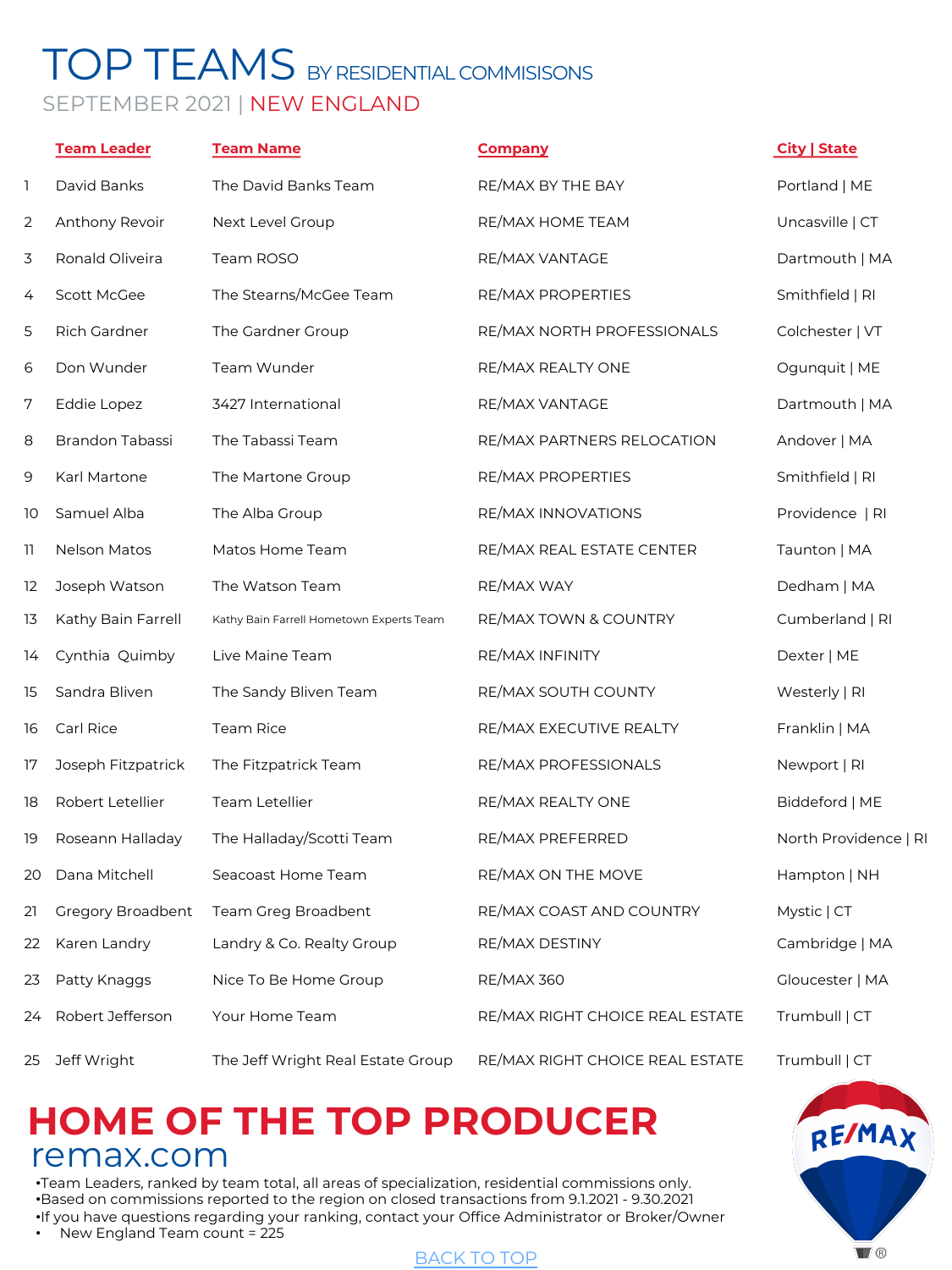### TOP TEAMS BY RESIDENTIAL COMMISSIONS SEPTEMBER 2021 | NEW ENGLAND

|    | <b>Team Leader</b>    | <b>Team Name</b>                  | <b>Company</b>                  | City   State        |
|----|-----------------------|-----------------------------------|---------------------------------|---------------------|
| 26 | Daniel DiRoberto      | The DiRoberto Team                | RE/MAX ADVANTAGE I              | Worcester   MA      |
| 27 | Karen Neve            | North Shore Real Estate Home Team | RE/MAX ON THE RIVER             | Middleton   MA      |
| 28 | <b>Gilbert Campos</b> | Campos Homes Team                 | RE/MAX REAL ESTATE CENTER       | Foxboro   MA        |
| 29 | Andy Saviolakis       | AndySav Home Team                 | RE/MAX REAL ESTATE CENTER       | Taunton   MA        |
| 30 | <b>Bonnie Gridley</b> | The Gridley Group                 | RE/MAX NORTH PROFESSIONALS      | Middlebury   VT     |
| 31 | Margery MacDonald     | MacDonald & Hale                  | RE/MAX PRESIDENTIAL             | North Conway   NH   |
| 32 | Antonio Graves        | Graves Team                       | RE/MAX SYNERGY                  | Bedford   NH        |
| 33 | Josepha Jowdy         | The Jowdy Group                   | RE/MAX DISTINCT ADVANTAGE       | Westwood   MA       |
| 34 | David Tatangelo       | Dave 'T' Team                     | RE/MAX REAL ESTATE CENTER       | Coventry   RI       |
| 35 | Suzanne Damon         | The Damon Home Team               | <b>RE/MAX INSIGHT</b>           | Manchester   NH     |
| 36 | Marilyn Lusher        | Marilyn Lusher                    | RE/MAX LEGENDS                  | Waterford   CT      |
| 37 | Michael DelRose       | The Mike DelRose Team             | RE/MAX REVOLUTION               | Watertown   MA      |
| 38 | Dottye Vaccaro        | The Dottye Vaccaro Team           | RE/MAX ENCORE                   | Wilmington   MA     |
| 39 | Paul Ferreira         | Paul Ferreira Team                | RE/MAX RIGHT CHOICE REAL ESTATE | Trumbull   CT       |
| 40 | Jill McTague          | Deb On The Web Realty Group       | RE/MAX ANDREW REALTY SERVICES   | Medford   MA        |
| 41 | Rich Racine           | Racine Team                       | RE/MAX INNOVATIVE PROPERTIES    | Londonderry   NH    |
| 42 | Gene Pica             | Team Gene & Jeanette              | RE/MAX ALLIANCE                 | Branford   CT       |
| 43 | <b>Kimberly Dawes</b> | Selling South of Boston           | RE/MAX PLATINUM                 | Bridgewater   MA    |
| 44 | Andrew White          | A-Team                            | RE/MAX INNOVATIVE PROPERTIES    | Londonderry   NH    |
| 45 | Colleen Bedard        | Portland Maine Living             | RE/MAX SHORELINE                | Portland   ME       |
|    | 46 Katie DiVirgilio   | DiVirgilio Homes                  | <b>RE/MAX 360</b>               | Lynn   MA           |
| 47 | Jason Ferri           | The Platinum Group                | RE/MAX PROFESSIONALS            | East Greenwich   RI |
| 48 | Mary Jean Agostini    | Mary Jean Agostini                | RE/MAX RIGHT CHOICE REAL ESTATE | Berlin   CT         |
| 49 | Thomas Carroll        | The Tom Carroll Team              | RE/MAX PARTNERS                 | Andover   MA        |
| 50 | Carlos Perez          | Perez and Partners                | RE/MAX RIGHT CHOICE REAL ESTATE | Trumbull   CT       |

## **HOME OF THE TOP PRODUCER** remax.com

•Team Leaders, ranked by team total, all areas of specialization, residential commissions only. •Based on commissions reported to the region on closed transactions from 9.1.2021 - 9.30.2021 •If you have questions regarding your ranking, contact your Office Administrator or Broker/Owner

• New England Team count = 225

#### BACK TO TOP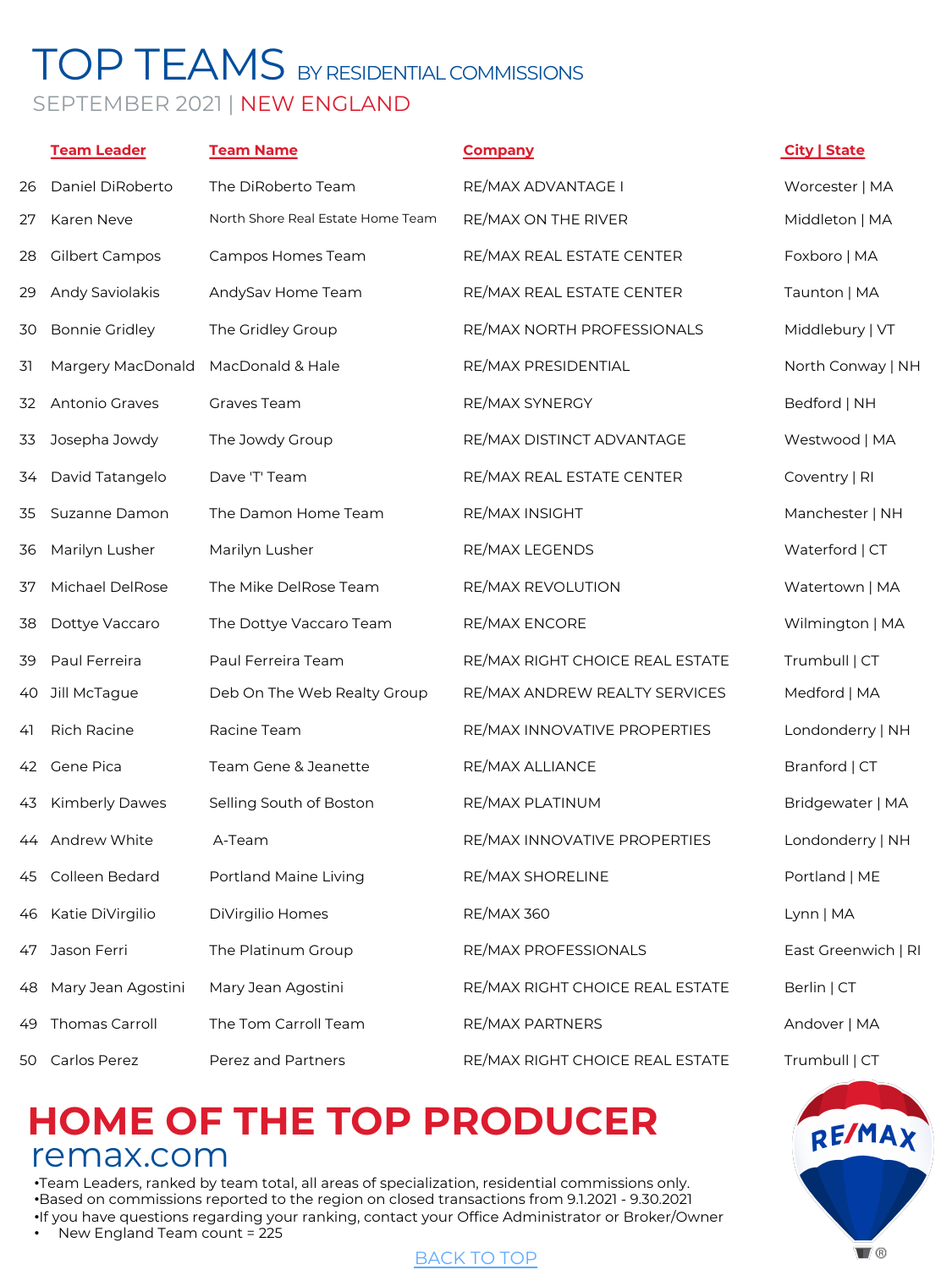JANUARY – SEPTEMBER 2021 | NEW ENGLAND

| $\mathbb{I}$ | Sandrine Deschaux       | RE/MAX DESTINY                  | Cambrid          |
|--------------|-------------------------|---------------------------------|------------------|
| 2            | Joshua Cullion          | RE/MAX PROFESSIONALS            | East Gree        |
| 3            | David Lilley            | RE/MAX DESTINY                  | Cambrid          |
| 4            | Paul Dunton             | RE/MAX TRIUMPH REALTY           | Billerica        |
| 5            | Ben Esposito            | RE/MAX REAL ESTATE CENTER       | Foxboro          |
| 6            | Jared Meehan            | RE/MAX BELL PARK REALTY         | Killingly        |
| 7            | Matt Nuzie              | RE/MAX RIGHT CHOICE REAL ESTATE | Trumbull         |
| 8            | Bee Yeo                 | RE/MAX UNLIMITED                | <b>Brookline</b> |
| $\mathsf 9$  | Marilyn Green           | RE/MAX SIGNATURE PROPERTIES     | Marlboro         |
| 10           | George Joseph           | RE/MAX EXECUTIVE REALTY         | Hopkintc         |
| 11           | Christine Johnson       | RE/MAX HOME TEAM                | Uncasvill        |
| 12           | Jennifer Thompson       | RE/MAX SIGNATURE PROPERTIES     | Marlboro         |
| 13           | Kenneth Farrow          | RE/MAX REAL ESTATE CENTER       | North Att        |
| 14           | Susan Morrison          | RE/MAX EXECUTIVE REALTY         | Franklin         |
| 15           | Robert Sheldon          | RE/MAX COASTAL PROPERTIES       | Eastham          |
| 16           | Thomas Beauchemin       | RE/MAX SYNERGY                  | Bedford          |
| 17           | Robert Inman            | RE/MAX TOWN & COUNTRY           | Keene   N        |
| 18           | Didier Lopez            | RE/MAX ONE CALL REALTY          | Framingh         |
| 19           | Lisa Barbary            | RE/MAX ON THE MOVE              | Providen         |
| 20           | Jennifer Madden         | RE/MAX RISING TIDE              | Rye   NH         |
| 21           | Beverlee Vidoli         | RE/MAX REALTY EXPERTS           | <b>Burlingto</b> |
| 22           | Chuck Andre             | RE/MAX ANDREW REALTY SERVICES   | Medford          |
| 23           | Anuradha Rao            | RE/MAX INNOVATIVE PROPERTIES    | Nashua           |
| 24           | Angela Hirtle-Falzarano | <b>RE/MAX 360</b>               | Peabody          |
| 25           | Dean Benjamin           | RE/MAX PROFESSIONALS            | East Gree        |

### <span id="page-5-0"></span>**Name is a company of the City State City State**

Cambridge | MA East Greenwich | RI Cambridge | MA Billerica | MA Foxboro | MA  $Killingly | CT$ Trumbull | CT Brookline | MA Marlborough | MA Hopkinton | MA Uncasville | CT Marlborough | MA North Attleboro | MA Franklin | MA Eastham | MA Bedford | NH Keene | NH Framingham | MA Providence | RI Burlington | MA Medford | MA Nashua | NH Peabody | MA East Greenwich | RI



### **HOME OF THE TOP PRODUCER** remax.com

•Individual Agents, all areas of specialization, residential commissions only •Based on commissions reported to the region on closed transactions from 1.1.2021 - 9.30.2021 •If you have questions regarding your ranking, contact your Office Administrator or Broker/Owner

• New England Individual agent count= 2111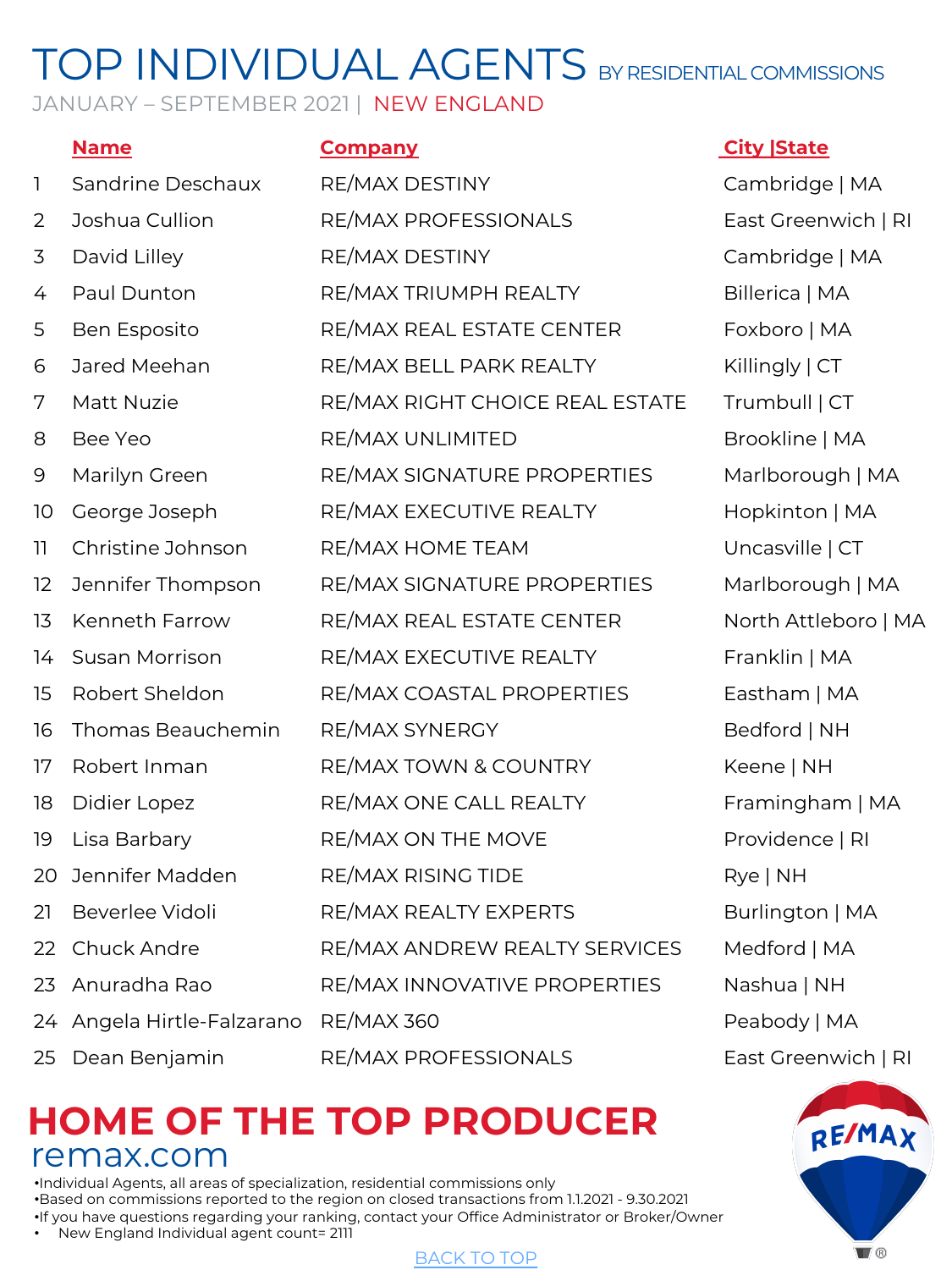JANUARY - SEPTEMBER 2021 | NEW ENGLAND

| 26  | Kevin Cleary              | RE/MAX SELECT REALTY            |
|-----|---------------------------|---------------------------------|
| 27  | David Stead               | RE/MAX ADVANTAGE I              |
| 28  | Ray Boutin                | RE/MAX INNOVATIVE PROPERTIES    |
| 29  | <b>Francine Rancourt</b>  | RE/MAX NORTHERN EDGE REALTY     |
| 30  | Skyla Gagnon              | RE/MAX BELL PARK REALTY         |
| 31  | Jean Kulesza              | RE/MAX REAL ESTATE CENTER       |
| 32  | Erika Steele              | RE/MAX EXECUTIVE REALTY         |
| 33  | <b>Abigail Douris</b>     | RE/MAX REALTY ONE               |
| 34  | Bonnie Lai                | RE/MAX UNLIMITED                |
| 35  | Scott Knowles             | RE/MAX BAYSIDE                  |
| 36  | Michael Albert            | <b>RE/MAX RISE</b>              |
| 37  | Cary Marcoux              | RE/MAX BELL PARK REALTY         |
| 38  | Charlotte Marrocco-Mohler | RE/MAX INSIGHT                  |
| 39  | Linda Mayfield            | <b>RE/MAX RISE</b>              |
| 40  | Claire Dembowski          | <b>RE/MAX 360</b>               |
| 41  | Douglas Reece             | RE/MAX ON ISLAND                |
| 42  | Sherry Bourque            | RE/MAX MAIN STREET ASSOCIATES   |
| 43  | Caroline Caira            | RE/MAX ON THE CHARLES           |
|     | 44 Ellen Connelly         | RE/MAX REAL ESTATE CENTER       |
| 45  | Mela Veltri Case          | RE/MAX RIGHT CHOICE REAL ESTATE |
| 46  | John Atchue               | RE/MAX EXECUTIVE REALTY         |
| 47  | Christopher Adams         | RE/MAX BAYSIDE                  |
| 48. | Jennifer Stewart          | RE/MAX NORTHERN EDGE REALTY     |
| 49  | Deborah Roberts           | RE/MAX UPPER VALLEY PARTNERS    |
| 50  | Sarah Martin              | <b>RE/MAX DESTINY</b>           |

### **Name Company City |State**

Boston | MA Worcester | MA Lowell | MA Colebrook | NH  $Killingly | CT$ Walpole | MA Hopkinton | MA York | ME Brookline | MA Meredith | NH Naugatuck | CT Killingly | CT Salem | NH Naugatuck | CT Marblehead | MA Vineyard Haven | MA Plaistow | NH Waltham | MA North Attleboro | MA Trumbull | CT North Grafton | MA Laconia | NH Berlin | NH West Lebanon | NH Cambridge | MA



## **HOME OF THE TOP PRODUCER** remax.com

•Individual Agents, all areas of specialization, residential commissions only •Based on commissions reported to the region on closed transactions from 1.1.2021 - 9.30.2021 •If you have questions regarding your ranking, contact your Office Administrator or Broker/Owner

• New England Individual agent count= 2111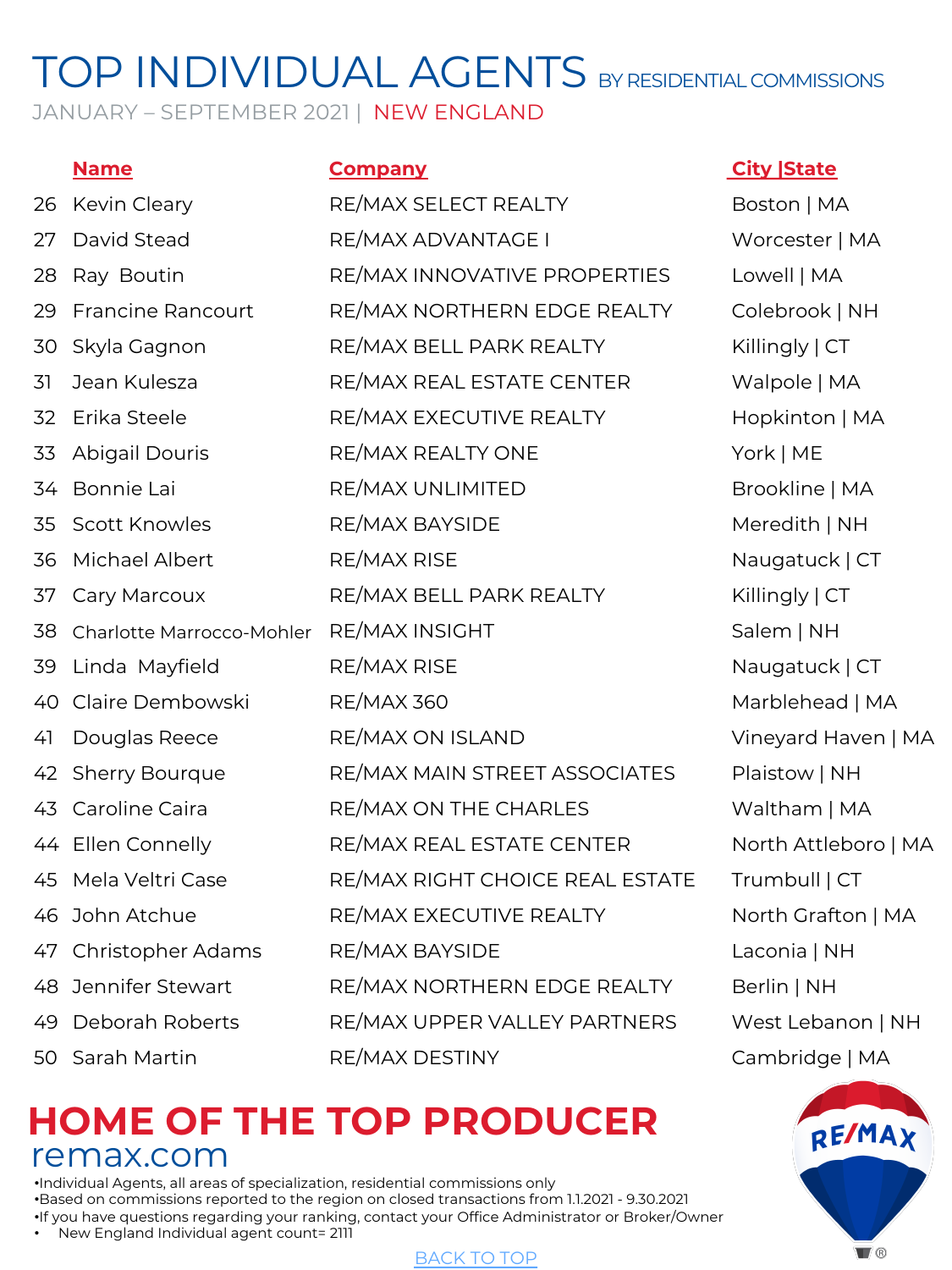JANUARY - SEPTEMBER 2021 | NEW ENGLAND

| 51 | Craig Milton              | RE/MAX VALLEY SHORE            |
|----|---------------------------|--------------------------------|
| 52 | <b>Richard Coco</b>       | RE/MAX PARTNERS                |
| 53 | Doug Schauf               | RE/MAX OCEANSIDE               |
|    | 54 Sussy DeLeon           | RE/MAX NEW HORIZONS            |
| 55 | Patricia Bain             | RE/MAX RIVER'S EDGE            |
| 56 | Kate Lunny                | RE/MAX EXECUTIVE REALTY        |
| 57 | Nicholle Dagata McKiernan | RE/MAX ALLIANCE                |
| 58 | Janice Wright             | RE/MAX PLATINUM                |
| 59 | Jackie Crawford Ross      | RE/MAX PROFESSIONAL ASSOCIATI  |
| 60 | Marirose Lynch            | RE/MAX COASTAL PROPERTIES      |
| 61 | Mary Wood                 | RE/MAX EXECUTIVE REALTY        |
| 62 | Rick Baribeau             | RE/MAX RIVERSIDE               |
| 63 | Christopher Kelly         | RE/MAX BAYSIDE                 |
| 64 | Jennifer Petreccia        | RE/MAX ADVANTAGE GROUP         |
| 65 | <b>Basil Amso</b>         | RE/MAX RIGHT CHOICE REAL ESTAT |
| 66 | Melissa Rose              | RE/MAX RIVER'S EDGE            |
| 67 | Jodie Neville             | RE/MAX FLAGSHIP                |
| 68 | Jennifer Rancourt         | RE/MAX NORTHERN EDGE REALTY    |
| 69 | Peter Hawkes              | RE/MAX SHORELINE               |
| 70 | Robin Smith               | RE/MAX TOWN & COUNTRY          |
| 71 | Andrea Anastas            | RE/MAX 360                     |
| 72 | Maureen Handy             | RE/MAX REAL ESTATE CENTER      |
| 73 | Michael Auen              | RE/MAX EXECUTIVE REALTY        |
|    | 74 Anastasia Kaufman      | RE/MAX TOWN & COUNTRY          |
| 75 | Paul Shao                 | RE/MAX EXECUTIVE REALTY        |

### **Name Company City |State**

Old Saybrook | CT Andover | MA Cape Elizabeth | ME Providence | RI Barrington | RI Hopkinton | MA Branford | CT Bridgewater | MA ES Shrewsbury | MA Eastham | MA Hopkinton | MA Topsham | ME Meredith | NH Warwick | RI FE Trumbull | CT East Providence | RI Narragansett | RI Colebrook | NH Portland | ME Keene | NH Topsfield | MA North Attleboro | MA Hopkinton | MA Cumberland | RI Framingham | MA



### **HOME OF THE TOP PRODUCER** remax.com

•Individual Agents, all areas of specialization, residential commissions only •Based on commissions reported to the region on closed transactions from 1.1.2021 - 9.30.2021 •If you have questions regarding your ranking, contact your Office Administrator or Broker/Owner

• New England Individual agent count= 2111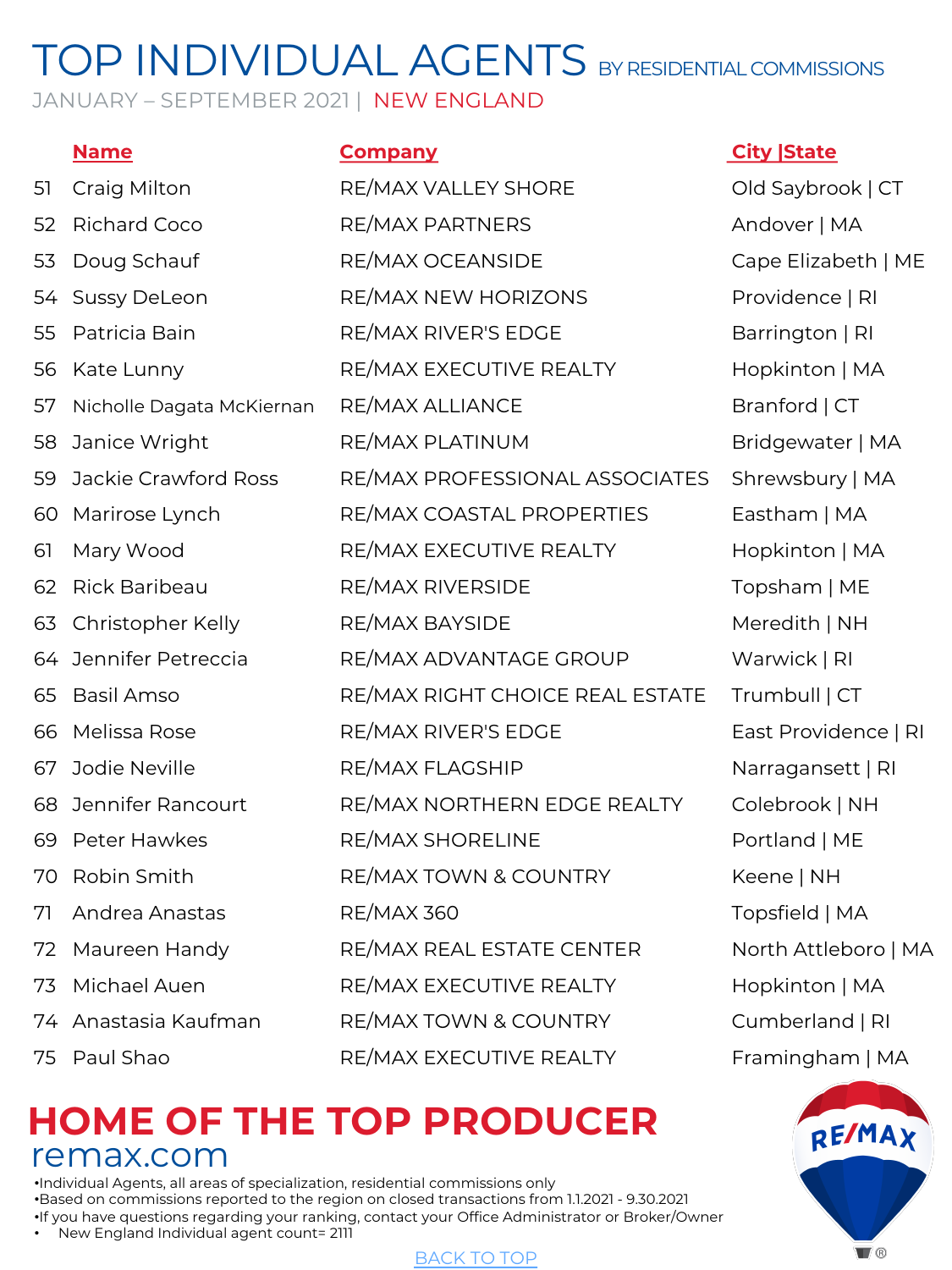JANUARY - SEPTEMBER 2021 | NEW ENGLAND

|    | <b>Name</b>             | <b>Company</b>                  |
|----|-------------------------|---------------------------------|
| 76 | <b>Bill Gassett</b>     | RE/MAX EXECUTIVE REALTY         |
| 77 | Jeanne Leombruno        | RE/MAX EXECUTIVE REALTY         |
| 78 | <b>Tracey Mulvey</b>    | RE/MAX RIVER'S EDGE             |
| 79 | Robert Trodden          | <b>RE/MAX 360</b>               |
| 80 | <b>Richard Anzalone</b> | RE/MAX A-TEAM REALTY            |
| 81 | Gary Rocca              | <b>RE/MAX INNOVATIVE PROPE</b>  |
| 82 | Carleton Johnson        | RE/MAX JARET & COHN             |
| 83 | Karen Brown             | RE/MAX INNOVATIVE PROPE         |
| 84 | Russell Ingalls         | RE/MAX ALL SEASONS REAL         |
| 85 | Jo-Ann Molinaro         | <b>RE/MAX PROFESSIONALS</b>     |
| 86 | Donte Calarco           | RE/MAX JARET & COHN             |
| 87 | Paul Keady              | RE/MAX REAL ESTATE CENTE        |
| 88 | Bryan Duby              | RE/MAX TRIUMPH REALTY           |
| 89 | Ann Clark               | RE/MAX EXECUTIVE REALTY         |
| 90 | Pam Gushee              | RE/MAX JARET & COHN             |
| 91 | Robert Morey            | <b>RE/MAX RIGHT CHOICE REAI</b> |
| 92 | Erika Collins           | RE/MAX PLATINUM                 |
| 93 | John Veneziano          | RE/MAX ANDREW REALTY SI         |
| 94 | Nicholas Guerrette      | RE/MAX SHORELINE                |
| 95 | Marcel Bartley          | <b>RE/MAX SHORELINE</b>         |
| 96 | Michaela Hellman        | RE/MAX UNLIMITED                |
| 97 | Alison Ludwig           | RE/MAX TRIUMPH REALTY           |
| 98 | Catherine Sousa         | RE/MAX RIVER'S EDGE             |
| 99 | <b>Edward Mahoney</b>   | RE/MAX MAIN STREET ASSO         |
|    | 100 Melisa Gagne        | RE/MAX VANTAGE                  |

### **City |State**

Hopkinton | MA Hopkinton | MA Bristol | RI Peabody | MA Hudson | MA ERTIES Nashua | NH Rockland | ME ERTIES Hollis | NH TY Lyndonville | VT East Greenwich | RI Camden | ME ER Walpole | MA Billerica | MA Hopkinton | MA Camden | ME L ESTATE Newtown | CT Bridgewater | MA ERVICES Medford | MA Portland | ME Portsmouth | NH Brookline | MA Chelmsford | MA Bristol | RI CIATES Haverhill | MA Fairhaven | MA



### **HOME OF THE TOP PRODUCER** remax.com

•Individual Agents, all areas of specialization, residential commissions only •Based on commissions reported to the region on closed transactions from 1.1.2021 - 9.30.2021 •If you have questions regarding your ranking, contact your Office Administrator or Broker/Owner

• New England Individual agent count= 2111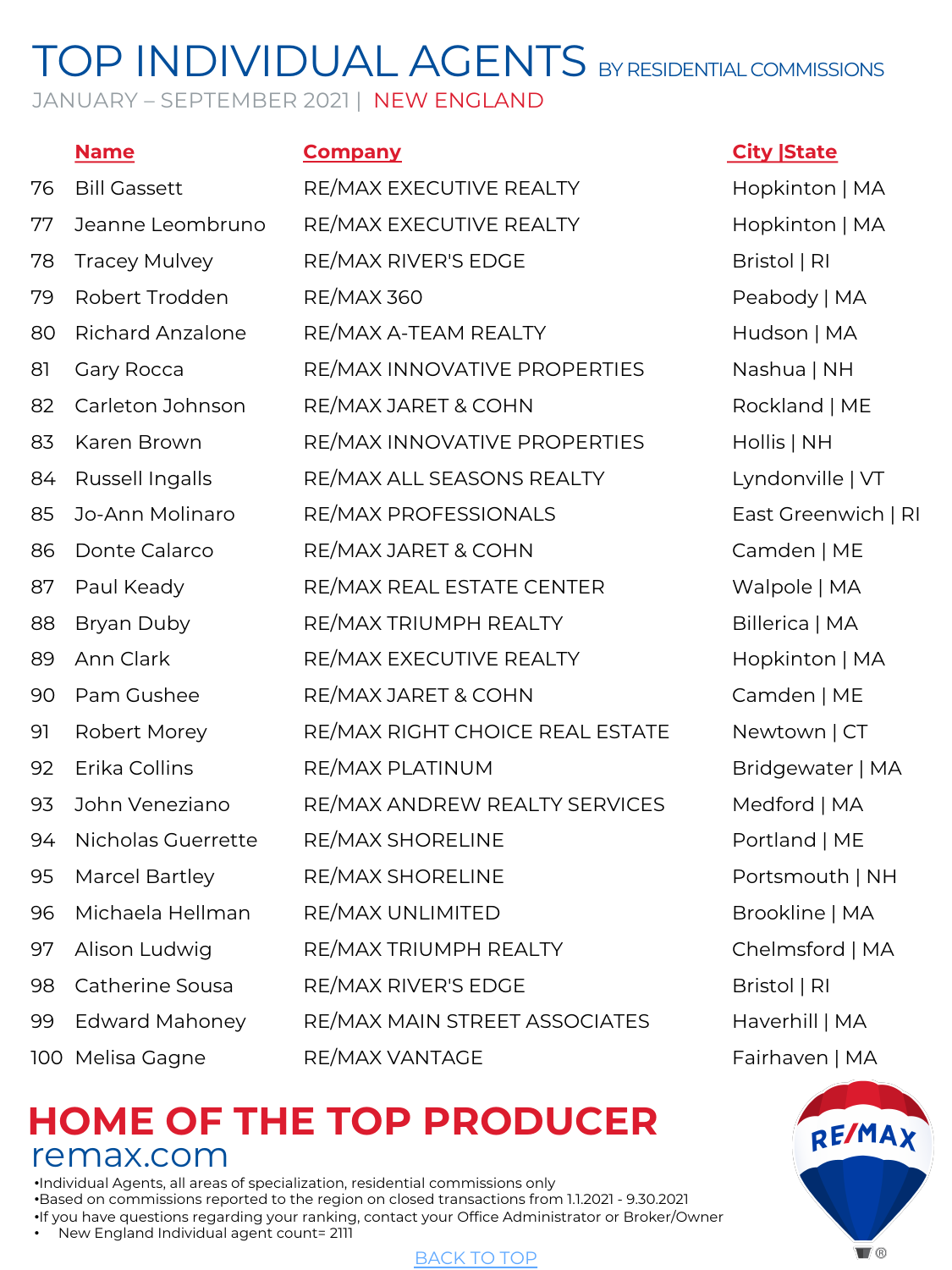### <span id="page-9-0"></span>TOP TEAMS BY RESIDENTIAL COMMISSIONS JANUARY – SEPTEMBER 2021 | NEW ENGLAND

|    | <b>Team Leader</b>   | <b>Team Name</b>                         | <b>Company</b>             | City   State    |
|----|----------------------|------------------------------------------|----------------------------|-----------------|
| 1  | David Banks          | The David Banks Team                     | RE/MAX BY THE BAY          | Portland   ME   |
| 2  | Anthony Revoir       | Next Level Group                         | RE/MAX HOME TEAM           | Uncasville   CT |
| 3  | Ronald Oliveira      | Team ROSO                                | RE/MAX VANTAGE             | Dartmouth   MA  |
| 4  | Joseph Fitzpatrick   | The Fitzpatrick Team                     | RE/MAX PROFESSIONALS       | Newport   RI    |
| 5  | Scott McGee          | The Stearns/McGee Team                   | RE/MAX PROPERTIES          | Smithfield   RI |
| 6  | Don Wunder           | Team Wunder                              | RE/MAX REALTY ONE          | Ogunquit   ME   |
| 7  | Brandon Tabassi      | The Tabassi Team                         | RE/MAX PARTNERS RELOCATION | Andover   MA    |
| 8  | Karl Martone         | The Martone Group                        | RE/MAX PROPERTIES          | Smithfield   RI |
| 9  | Thomas Carroll       | The Tom Carroll Team                     | RE/MAX PARTNERS            | Andover   MA    |
| 10 | <b>Nelson Matos</b>  | Matos Home Team                          | RE/MAX REAL ESTATE CENTER  | Taunton   MA    |
| 11 | Eddie Lopez          | 3427 International                       | RE/MAX VANTAGE             | Dartmouth   MA  |
|    | 12 Samuel Alba       | The Alba Group                           | RE/MAX INNOVATIONS         | Providence   RI |
| 13 | Rich Gardner         | The Gardner Group                        | RE/MAX NORTH PROFESSIONALS | Colchester   VT |
|    | 14 Gilbert Campos    | Campos Homes Team                        | RE/MAX REAL ESTATE CENTER  | Foxboro   MA    |
| 15 | Kathy Bain Farrell   | Kathy Bain Farrell Hometown Experts Team | RE/MAX TOWN & COUNTRY      | Cumberland   RI |
| 16 | Susan Bowes          | Bowes Team                               | RE/MAX ON THE BAY          | Niantic   CT    |
| 17 | Suzanne Damon        | The Damon Home Team                      | RE/MAX INSIGHT             | Manchester   NH |
| 18 | Marilyn Lusher       | Marilyn Lusher                           | RE/MAX LEGENDS             | Waterford   CT  |
| 19 | Katie DiVirgilio     | DiVirgilio Homes                         | <b>RE/MAX 360</b>          | Lynn   MA       |
|    | 20 Luis Martins      | Luis Martins Real Estate Team            | RE/MAX SYNERGY             | Brockton   MA   |
|    | 21 Michael DelRose   | The Mike DelRose Team                    | RE/MAX REVOLUTION          | Watertown   MA  |
|    | 22 Karen Landry      | Landry & Co. Realty Group                | RE/MAX DESTINY             | Cambridge   MA  |
|    | 23 Sandra Bliven     | The Sandy Bliven Team                    | RE/MAX SOUTH COUNTY        | Westerly   RI   |
|    | 24 Cynthia Quimby    | Live Maine Team                          | RE/MAX INFINITY            | Dexter   ME     |
|    | 25 Gregory Broadbent | Team Greg Broadbent                      | RE/MAX COAST AND COUNTRY   | Mystic   CT     |

## **HOME OF THE TOP PRODUCER** remax.com

•Team Leaders, ranked by team total, all areas of specialization, residential commissions only. •Based on commissions reported to the region on closed transactions from 1.1.2021 - 9.30.2021 •If you have questions regarding your ranking, contact your Office Administrator or Broker/Owner

• New England Team count = 225

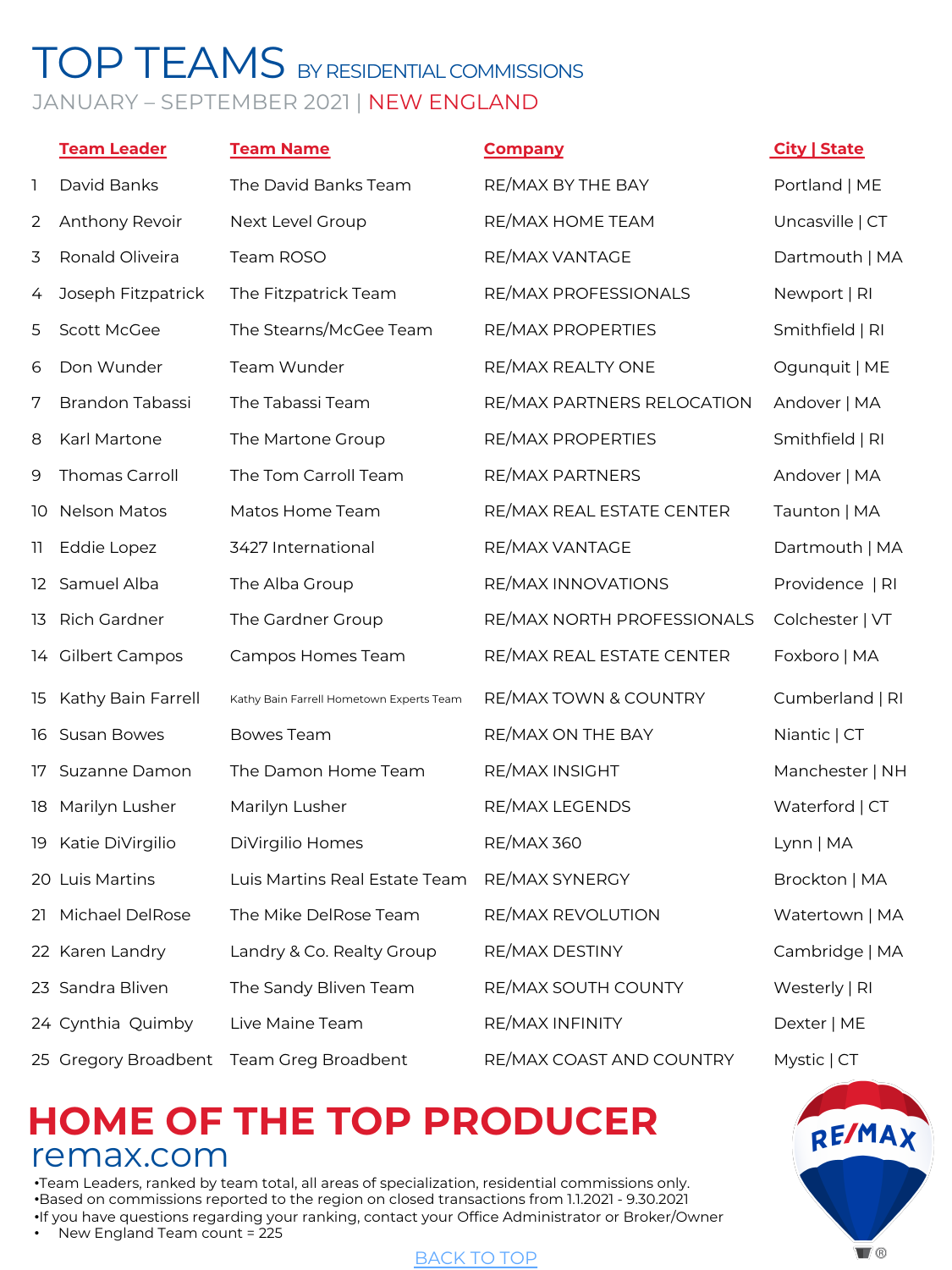## TOP TEAMS BY RESIDENTIAL COMMISSIONS JANUARY – SEPTEMBER 2021 | NEW ENGLAND

|    | <b>Team Leader</b>     | <b>Team Name</b>                  | <b>Company</b>                  | City   State       |
|----|------------------------|-----------------------------------|---------------------------------|--------------------|
|    | 26 Roseann Halladay    | The Halladay/Scotti Team          | RE/MAX PREFERRED                | N. Providence   RI |
|    | 27 Anita Horowitz      | The Horowitz Team                 | <b>RE/MAX 360</b>               | Peabody   MA       |
|    | 28 Margery MacDonald   | MacDonald & Hale                  | RE/MAX PRESIDENTIAL             | N. Conway   NH     |
| 29 | Karen Neve             | North Shore Real Estate Home Team | RE/MAX ON THE RIVER             | Middleton   MA     |
|    | 30 Daniel DiRoberto    | The DiRoberto Team                | RE/MAX ADVANTAGE I              | Worcester   MA     |
| 31 | Gene Pica              | Team Gene & Jeanette              | RE/MAX ALLIANCE                 | Branford   CT      |
|    | 32 Joseph Watson       | The Watson Team                   | RE/MAX WAY                      | Dedham   MA        |
| 33 | Robert Jefferson       | Your Home Team                    | RE/MAX RIGHT CHOICE REAL ESTATE | Trumbull   CT      |
|    | 34 Jason Quinn         | The Quinn Team                    | RE/MAX ADVANTAGE GROUP          | Warwick   RI       |
|    | 35 David Ladner        | Team Ladner                       | RE/MAX HARMONY                  | Wakefield   MA     |
|    | 36 Joshua Naughton     | The Josh Naughton Team            | RE/MAX INNOVATIVE PROPERTIES    | Londonderry   NH   |
|    | 37 Jason Ferri         | The Platinum Group                | RE/MAX PROFESSIONALS            | E. Greenwich   RI  |
|    | 38 Antonio Graves      | Graves Team                       | RE/MAX SYNERGY                  | Bedford   NH       |
|    | 39 Mary Jean Agostini  | Mary Jean Agostini                | RE/MAX RIGHT CHOICE REAL ESTATE | Berlin   CT        |
|    | 40 John Krekorian      | The Krekorian Team                | RE/MAX FLAGSHIP                 | Narragansett   RI  |
| 41 | Jill Taylor            | Taylor & Associates               | RE/MAX RIGHT CHOICE REAL ESTATE | Milford   CT       |
|    | 42 Susan Barnhouser    | Susan Barnhouser                  | RE/MAX LEGENDS                  | Waterford   CT     |
|    | 43 Josepha Jowdy       | The Jowdy Group                   | RE/MAX DISTINCT ADVANTAGE       | Westwood   MA      |
|    | 44 Ashley Rioux        | The Rioux Group                   | RE/MAX SYNERGY                  | Bedford   NH       |
|    | 45 Jeff Wright         | The Jeff Wright Real Estate Group | RE/MAX RIGHT CHOICE REAL ESTATE | Trumbull   CT      |
|    | 46 S. Elaine McDonald  | The Elaine McDonald Team          | RE/MAX EXECUTIVE REALTY         | Marlborough   MA   |
|    | 47 Paul Ferreira       | Paul Ferreira Team                | RE/MAX RIGHT CHOICE REAL ESTATE | Trumbull   CT      |
|    | 48 Matthew Jackson     | Jackson and Nale                  | RE/MAX SWIFT RIVER VALLEY       | Belchertown   MA   |
|    | 49 Carl Rice           | Team Rice                         | RE/MAX EXECUTIVE REALTY         | Franklin   MA      |
|    | 50 Leonard Iannuccilli | RI Real Estate Advisors           | RE/MAX PROFESSIONALS            | E. Greenwich   RI  |

## **HOME OF THE TOP PRODUCER** remax.com

•Team Leaders, ranked by team total, all areas of specialization, residential commissions only. •Based on commissions reported to the region on closed transactions from 1.1.2021 - 9.30.2021 •If you have questions regarding your ranking, contact your Office Administrator or Broker/Owner

• New England Team count = 225

#### BACK TO TOP

 $\blacksquare$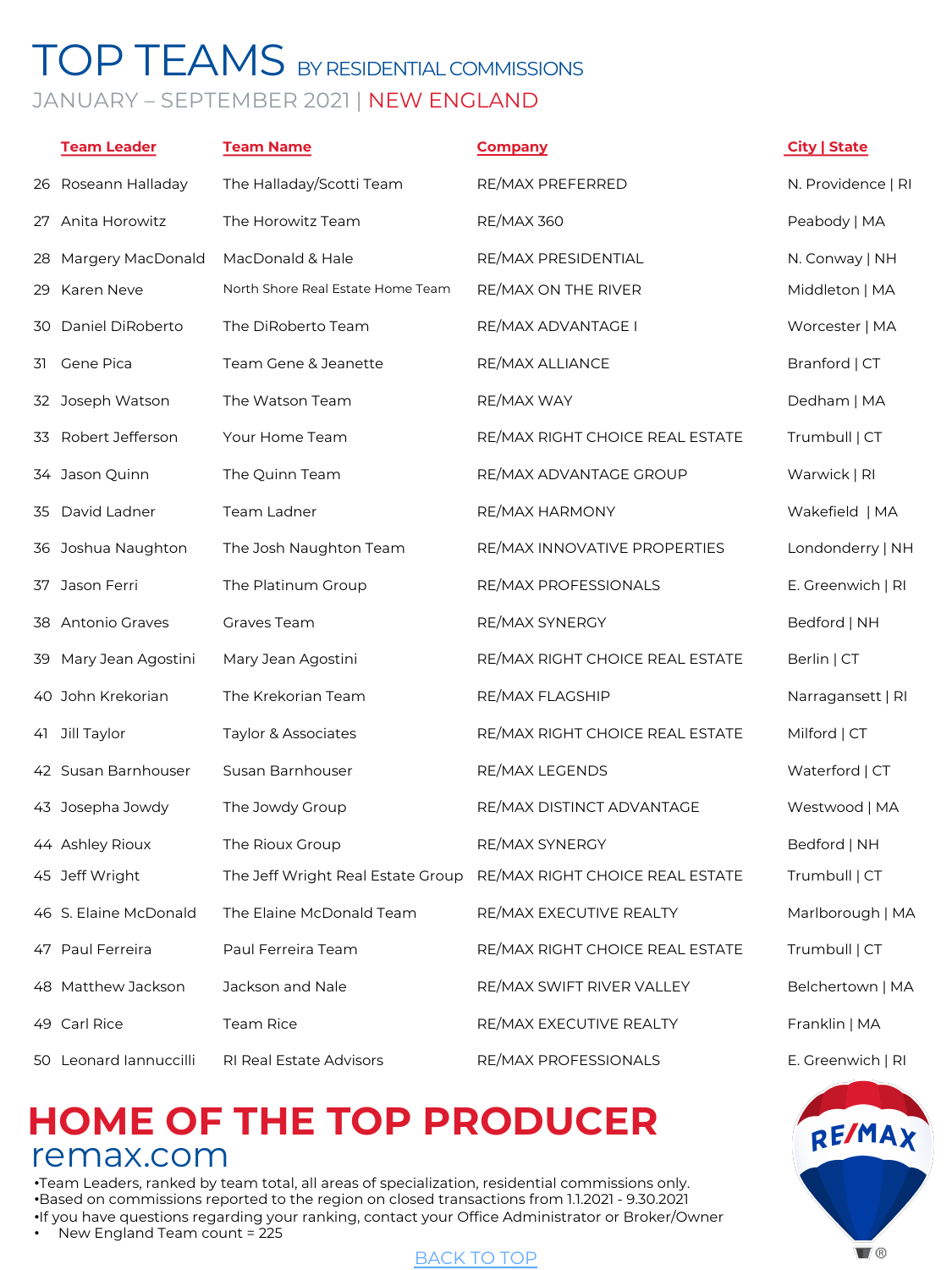JANUARY – SEPTEMBER 2021 | BY STATE – NEW ENGLAND

- 
- 
- 
- 
- 
- 
- 
- 
- 
- 
- 
- 
- 
- 
- 
- 
- 
- 
- 
- 

- 
- 
- 
- 
- 
- 
- 
- 
- 

### <span id="page-11-0"></span>**CONNECTICUT**

1 Jared Meehan **RE/MAX BELL PARK REALTY** Killingly 2 Matt Nuzie RE/MAX RIGHT CHOICE REAL ESTATE Trumbull 3 Christine Johnson RE/MAX HOME TEAM Uncasville 4 Skyla Gagnon **RE/MAX BELL PARK REALTY** Killingly 5 Michael Albert **RE/MAX RISE** Naugatuck

#### **MAINE**

1 Abigail Douris **RE/MAX REALTY ONE** York 2 Doug Schauf **RE/MAX OCEANSIDE** Cape Elizabeth 3 Rick Baribeau RE/MAX RIVERSIDE Topsham 4 Peter Hawkes **RE/MAX SHORELINE** Portland 5 Carleton Johnson RE/MAX JARET & COHN Rockland

### **MASSACHUSETTS**

1 Sandrine Deschaux RE/MAX DESTINY Cambridge 2 David Lilley RE/MAX DESTINY Cambridge 3 Paul Dunton RE/MAX TRIUMPH REALTY Billerica 4 Ben Esposito RE/MAX REAL ESTATE CENTER Foxboro 5 Bee Yeo RE/MAX UNLIMITED Brookline

### **NEW HAMPSHIRE**

1 Thomas Beauchemin RE/MAX SYNERGY **Bedford** 2 Robert Inman **RE/MAX TOWN & COUNTRY** Keene 3 Jennifer Madden RE/MAX RISING TIDE Rye 4 Anuradha Rao RE/MAX INNOVATIVE PROPERTIES Nashua 5 Francine Rancourt RE/MAX NORTHERN EDGE REALTY Colebrook

### **RHODE ISLAND**

1 Joshua Cullion RE/MAX PROFESSIONALS East Greenwich 2 Lisa Barbary **RE/MAX ON THE MOVE** Providence 3 Dean Benjamin RE/MAX PROFESSIONALS East Greenwich 4 Sussy DeLeon **RE/MAX NEW HORIZONS** Providence 5 Patricia Bain **RE/MAX RIVER'S EDGE** Barrington

### **VERMONT**

1 Russell Ingalls RE/MAX ALL SEASONS REALTY Lyndonville 2 Mikail Stein **RE/MAX NORTH PROFESSIONALS** Colchester 3 Jason Lefebvre RE/MAX NORTH PROFESSIONALS Colchester 4 Cheryl Herrmann **RE/MAX GROUP ONE REALTORS** Norwich 5 Jacqueline Marino RE/MAX NORTH PROFESSIONALS Colchester

### **HOME OF THE TOP PRODUCER** remax.com

•Individual Agents, all areas of specialization, residential commissions only. •Based on commissions reported to the region on closed transactions from 1.1.2021 - 9.30.2021

•If you have questions regarding your ranking, contact your Office Administrator or Broker/Owner

- 
- 
- 
- 

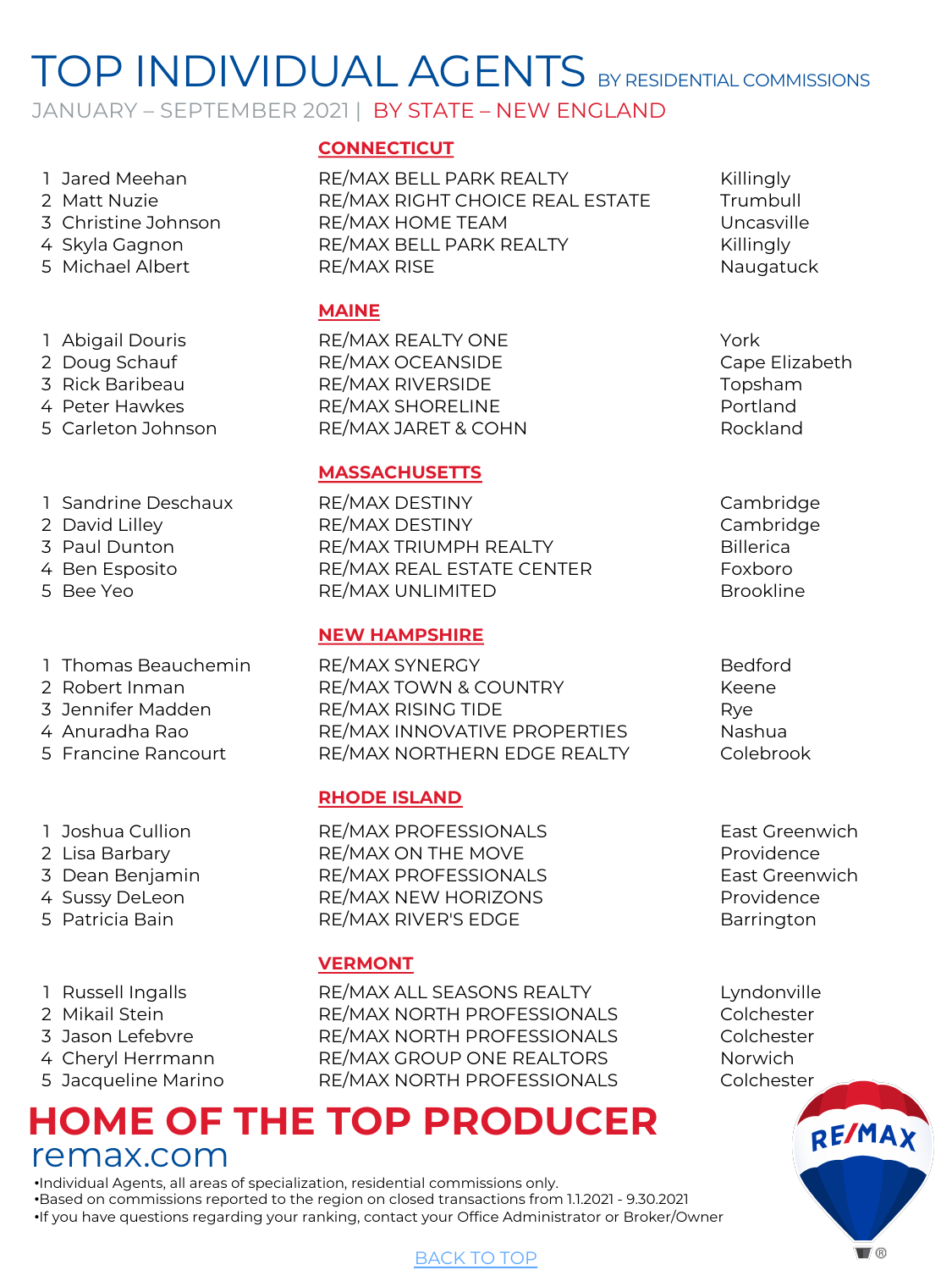## TOP TEAMS BY RESIDENTIAL COMMISSIONS JANUARY - SEPTEMBER 2021 | BY STATE - NEW ENGLAND

|               | Anthony Revoir    | Next Level Group    |
|---------------|-------------------|---------------------|
| $\mathcal{L}$ | Susan Bowes       | Bowes Team          |
| ス             | Marilyn Lusher    | Marilyn Lusher      |
| 4             | Gregory Broadbent | Team Greg Broadber  |
| 5             | Gene Pica         | Team Gene & Jeanett |
|               |                   |                     |

|               | David Banks      | The David Banks Team  |
|---------------|------------------|-----------------------|
| $\mathcal{P}$ | Don Wunder       | Team Wunder           |
| 3             | Cynthia Quimby   | Live Maine Team       |
| 4             | Andrea Galuza    | Andrea Galuza         |
| 5             | Robert Letellier | <b>Team Letellier</b> |
|               |                  |                       |

|   | Ronald Oliveira       | Team ROSO            |
|---|-----------------------|----------------------|
| 2 | Brandon Tabassi       | The Tabassi Team     |
| 3 | <b>Thomas Carroll</b> | The Tom Carroll Tear |
| 4 | <b>Nelson Matos</b>   | Matos Home Team      |
| 5 | Eddie Lopez           | 3427 International   |

|              | Suzanne Damon                      | The Damon Home Team    |
|--------------|------------------------------------|------------------------|
| 2            | Margery MacDonald MacDonald & Hale |                        |
| 3            | Joshua Naughton                    | The Josh Naughton Team |
| 4            | Antonio Graves                     | Graves Team            |
| $\mathbf{r}$ | $A =  A $                          | Tha Diayay Cayay       |

### 1 Joseph Fitzpatrick The Fitzpatrick Team RE/MAX PROFESSIONALS Newport 2 Scott McGee The Stearns/McGee Team RE/MAX PROPERTIES Smithfield 3 Karl Martone The Martone Group RE/MAX PROPERTIES Smithfield

4 Samuel Alba The Alba Group RE/MAX INNOVATIONS Providence 5 Kathy Bain Farrell Kathy Bain Farrell Hometown Experts Team RE/MAX TOWN & COUNTRY Cumberland

- 
- 
- 

#### <span id="page-12-0"></span>**CONNECTICUT**

RE/MAX HOME TEAM Uncasville RE/MAX ON THE BAY Niantic RE/MAX LEGENDS Waterford 1t Greg Broad Broad Broad Broad Broadband Re/MAX COAST AND COUNTRY Mystic ERE/MAX ALLIANCE Branford

#### **MAINE**

RE/MAX BY THE BAY Portland RE/MAX REALTY ONE Ogunquit RE/MAX INFINITY Dexter RE/MAX RIVERSIDE Topsham RE/MAX REALTY ONE Biddeford

#### **MASSACHUSETTS**

RE/MAX VANTAGE Dartmouth RE/MAX PARTNERS RELOCATION Andover 3 Thomas Carroll The Tom Carroll Team RE/MAX PARTNERS Andover RE/MAX REAL ESTATE CENTER Taunton RE/MAX VANTAGE Dartmouth

#### **NEW HAMPSHIRE**

RE/MAX INSIGHT Manchester RE/MAX PRESIDENTIAL North Conway RE/MAX INNOVATIVE PROPERTIES Londonderry RE/MAX SYNERGY Bedford 5 Ashley Rioux The Rioux Group RE/MAX SYNERGY RESOLUTION Bedford

#### **RHODE ISLAND**

#### **VERMONT**

1 Rich Gardner The Gardner Group RE/MAX NORTH PROFESSIONALS Colchester 2 Bonnie Gridley The Gridley Group **RE/MAX NORTH PROFESSIONALS** Middlebury 3 Matt Hurlburt Matt Hurlburt Group, LLC RE/MAX NORTH PROFESSIONALS Burlington 4 David Citron The Citron Group **RE/MAX FOUR SEASONS** Manchester Center 5 David Parsons Condo Guy Legacy RE/MAX NORTH PROFESSIONALS Burlington



## **HOME OF THE TOP PRODUCER** remax.com

•Team Leaders, ranked by team total, all areas of specialization, residential commissions only. •Based on commissions reported to the region on closed transactions from 1.1.2021 - 9.30.2021 •If you have questions regarding your ranking, contact your Office Administrator or Broker/Owner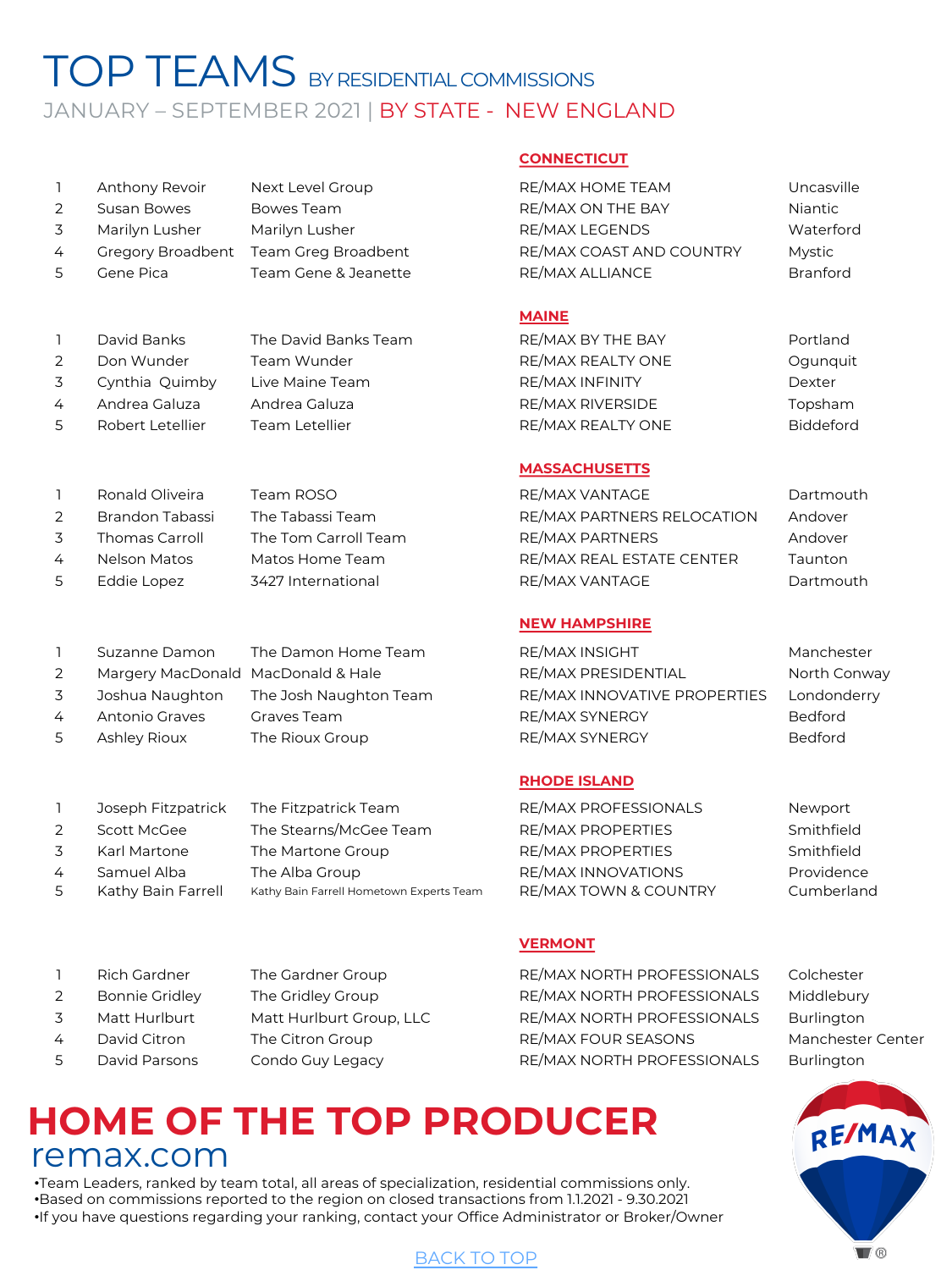# <span id="page-13-0"></span>TOP INDIVIDUAL AGENTS BY COMMERCIAL COMMISSIONS

JANUARY – SEPTEMBER 2021 | NEW ENGLAND

|              | <b>Name</b>             | <b>Company</b>                | <b>City   State</b> |
|--------------|-------------------------|-------------------------------|---------------------|
| $\mathbf{1}$ | <b>Thomas McFarland</b> | RE/MAX REALTY PROS            | Quincy   MA         |
| 2            | David Lilley            | RE/MAX DESTINY                | Cambridge   MA      |
| 3            | Denise Petitti          | RE/MAX REALTY PLUS            | Boston   MA         |
| 4            | Don Spann               | <b>RE/MAX RIVERSIDE</b>       | Topsham   ME        |
| 5            | Stephen Weeks           | <b>RE/MAX BAYSIDE</b>         | Laconia   NH        |
| 6            | Robert Gunter           | <b>RE/MAX BAYSIDE</b>         | Laconia   NH        |
| 7            | David Holman            | RE/MAX RIVERSIDE              | Topsham   ME        |
| 8            | Ron Talon               | <b>RE/MAX BAYSIDE</b>         | Meredith   NH       |
| 9            | John Veneziano          | RE/MAX ANDREW REALTY SERVICES | Medford   MA        |
| 10           | Christopher Kelly       | <b>RE/MAX BAYSIDE</b>         | Meredith   NH       |

## **HOME OF THE TOP PRODUCER** remax.com

•Individual Agents, all areas of specialization, commercial commissions only •Based on commercial commissions reported to the region on closed transactions from 1.1.2021 - 9.30.2021 •If you have questions regarding your ranking, contact your Office Administrator or Broker/Owner

• New England Individual agent count= 2111



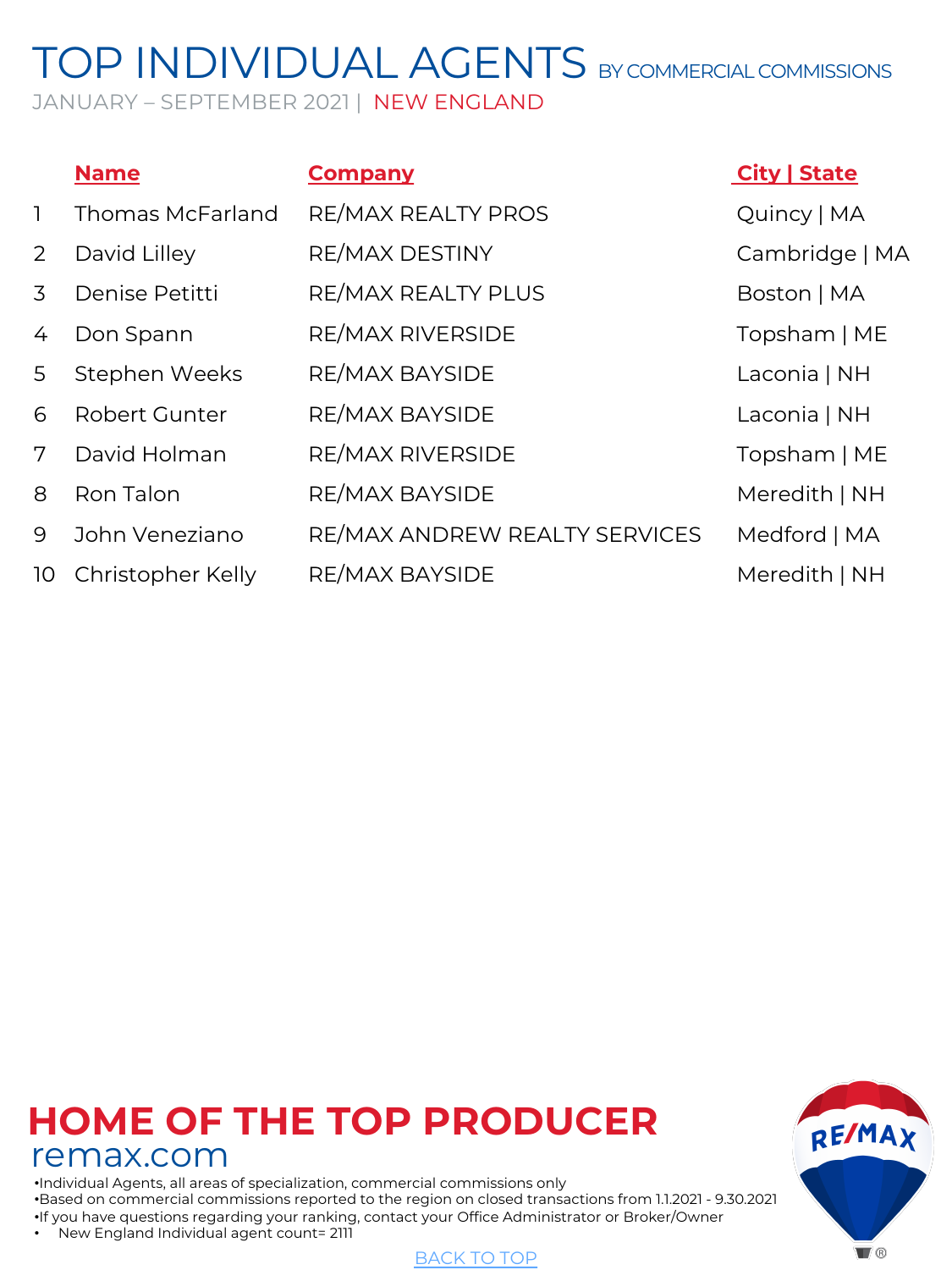## <span id="page-14-0"></span>TOP TEAMS BY COMMERCIAL COMMISSIONS JANUARY – SEPTEMBER 2021 | NEW ENGLAND

|    | <b>Team Leader</b>   | <b>Team Name</b>            | <b>Company</b>               | <b>City State</b> |
|----|----------------------|-----------------------------|------------------------------|-------------------|
| 1  | Andy Kushner         | RE/MAX Commercial RI        | RE/MAX PROFESSIONALS         | E. Greenwich   RI |
| 2  | Rick Kaplan          | The Commercial Division     | RE/MAX EXECUTIVE REALTY      | Franklin   MA     |
| 3  | Brian McMahon        | Brian McMahon Team          | RE/MAX INNOVATIVE PROPERTIES | Lowell   MA       |
| 4  | John Magazzu         | John Magazzu                | RE/MAX RENAISSANCE           | N. Reading   MA   |
| 5  | Don Wunder           | Team Wunder                 | RE/MAX REALTY ONE            | Ogunquit   ME     |
| 6  | Joseph Fitzpatrick   | The Fitzpatrick Team        | RE/MAX PROFESSIONALS         | Newport   RI      |
| 7  | Kali Delorey         | The Kali Hogan Delorey Team | RE/MAX JOURNEY               | Clinton   MA      |
| 8  | Michael Mita         | The Mita Team               | RE/MAX FLAGSHIP              | Narragansett   RI |
| 9  | <b>Scott Lavelle</b> | Scott Lavelle Team          | RE/MAX EXPERIENCE            | Brookfield   CT   |
| 10 | Brandon Tabassi      | The Tabassi Team            | RE/MAX PARTNERS RELOCATION   | Andover   MA      |

## **HOME OF THE TOP PRODUCER** remax.com

•Team Leaders, ranked by team total, all areas of specialization, commercial commissions only. •Based on commercial commissions reported to the region on closed transactions from 1.1.2021 - 9.30.2021 •If you have questions regarding your ranking, contact your Office Administrator or Broker/Owner

• New England Team count = 225



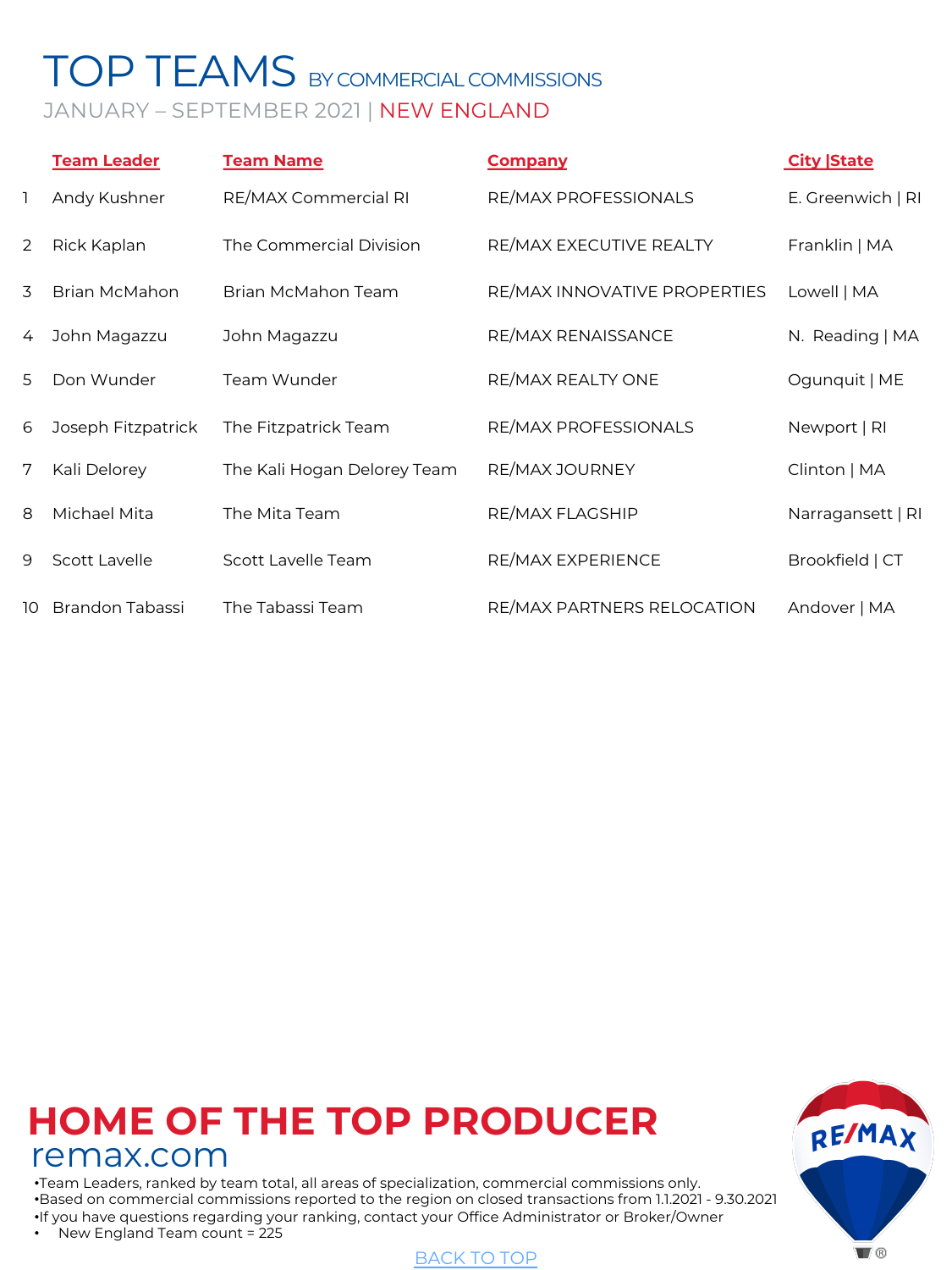# TOP INDIVIDUAL AGENTS BY TRANSACTION

JANUARY – SEPTEMBER 2021 | NEW ENGLAND

| L                 | Christine Johnson                        | RE/MAX HOME TEAM                |
|-------------------|------------------------------------------|---------------------------------|
| 2                 | Jennifer Stewart                         | RE/MAX NORTHERN EDGE REALTY     |
| 3                 | <b>Francine Rancourt</b>                 | RE/MAX NORTHERN EDGE REALTY     |
| 4                 | Jared Meehan                             | RE/MAX BELL PARK REALTY         |
| 5                 | Cary Marcoux                             | RE/MAX BELL PARK REALTY         |
| 6                 | Joshua Cullion                           | RE/MAX PROFESSIONALS            |
| 7                 | <b>Russell Ingalls</b>                   | RE/MAX ALL SEASONS REALTY       |
| 8                 | <b>Steve Grone</b>                       | RE/MAX NORTHERN EDGE REALTY     |
| 8                 | Skyla Gagnon                             | RE/MAX BELL PARK REALTY         |
| 9                 | Linda Mayfield                           | <b>RE/MAX RISE</b>              |
| 10                | Thomas Beauchemin                        | RE/MAX SYNERGY                  |
| 10                | Jennifer Rancourt                        | RE/MAX NORTHERN EDGE REALTY     |
| 11                | <b>Sussy DeLeon</b>                      | RE/MAX NEW HORIZONS             |
| 11                | Denise Boynton                           | RE/MAX NORTHERN EDGE REALTY     |
| 11                | Leigh Smith                              | RE/MAX COUNTY                   |
| 11                | Paul Dunton                              | RE/MAX TRIUMPH REALTY           |
| $12 \overline{ }$ | Michael Albert                           | <b>RE/MAX RISE</b>              |
| 13                | Ben Esposito                             | RE/MAX REAL ESTATE CENTER       |
| 13                | Charlotte Marrocco-Mohler RE/MAX INSIGHT |                                 |
| 14                | Lisa Barbary                             | RE/MAX ON THE MOVE              |
| 15                | Christopher Adams                        | RE/MAX BAYSIDE                  |
| 16                | Didier Lopez                             | RE/MAX ONE CALL REALTY          |
| 17                | Christopher Kelly                        | RE/MAX BAYSIDE                  |
| 18                | <b>Kenneth Farrow</b>                    | RE/MAX REAL ESTATE CENTER       |
| 18                | <b>Matt Nuzie</b>                        | RE/MAX RIGHT CHOICE REAL ESTATE |

### **Name Company City |State**

<span id="page-15-0"></span>Uncasville | CT Berlin | NH Colebrook | NH Killingly | CT Killingly | CT East Greenwich | RI Lyndonville | VT Berlin | NH Killingly | CT Naugatuck | CT Bedford | NH Colebrook | NH Providence | RI Lancaster | NH Presque Isle | ME Billerica | MA Naugatuck | CT Foxboro | MA Salem | NH Providence | RI Laconia | NH Framingham | MA Meredith | NH N. Attleboro | MA Trumbull | CT



### **HOME OF THE TOP PRODUCER** remax.com

•Individual Agents, all areas of specialization •Based on closed transactions reported to the region from 1.1.2021 - 9.30.2021 •If you have questions regarding your ranking, contact your Office Administrator or Broker/Owner

• New England Individual agent count= 2111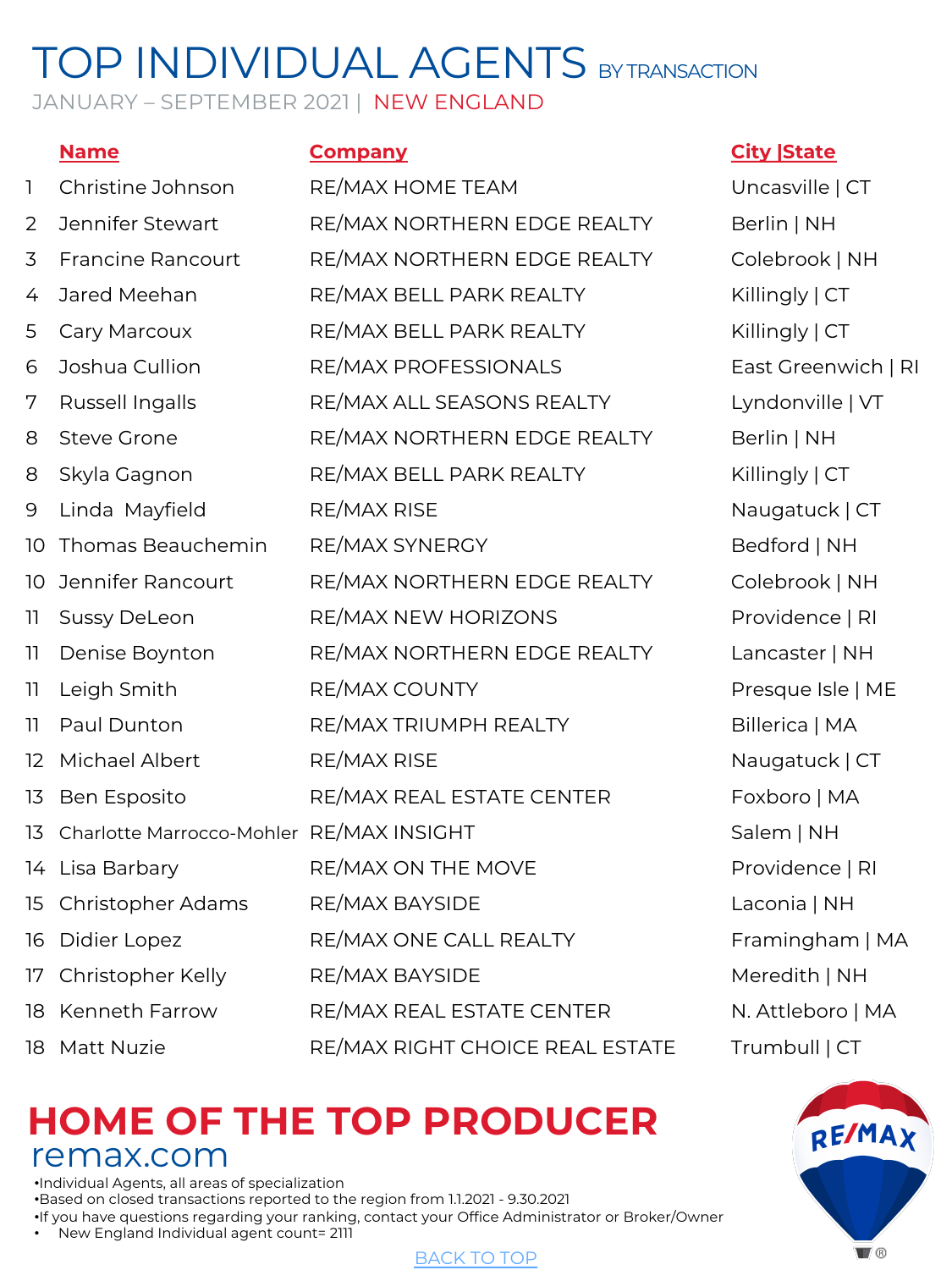# TOP INDIVIDUAL AGENTS BY TRANSACTION

JANUARY - SEPTEMBER 2021 | NEW ENGLAND

19 Lehrle Kieffer RE/MAX NORTH REALTY Caribou | ME 19 Luisa Dias RE/MAX RIGHT CHOICE REAL ESTATE Bridgeport | CT 20 David Stead RE/MAX ADVANTAGE I Worcester | MA 21 Erika Steele RE/MAX EXECUTIVE REALTY Hopkinton | MA 22 Deborah Roberts RE/MAX UPPER VALLEY PARTNERS West Lebanon | NH 22 Wayne Micucci RE/MAX NORTHERN EDGE REALTY Berlin | NH 22 Robin Smith RE/MAX TOWN & COUNTRY Keene | NH 22 Anuradha Rao RE/MAX INNOVATIVE PROPERTIES Nashua | NH 23 Sherry Bourque **RE/MAX MAIN STREET ASSOCIATES** Plaistow | NH 24 Robert Inman RE/MAX TOWN & COUNTRY Keene | NH 25 Craig Milton RE/MAX VALLEY SHORE Old Saybrook | CT 25 Jennifer Petreccia RE/MAX ADVANTAGE GROUP Warwick | RI 26 Scott Knowles **RE/MAX BAYSIDE** Meredith | NH 26 Nicholle Dagata McKiernan RE/MAX ALLIANCE Branford | CT 27 Pam Gushee RE/MAX JARET & COHN Camden | ME 28 Patricia Bain **RE/MAX RIVER'S EDGE** Barrington | RI 28 Basil Amso RE/MAX RIGHT CHOICE REAL ESTATE Trumbull | CT 29 Eileen Mason RE/MAX EXECUTIVE REALTY Franklin | MA 30 Christopher Lunn RE/MAX NORTHERN EDGE REALTY Berlin | NH 30 Mela Veltri Case RE/MAX RIGHT CHOICE REAL ESTATE Trumbull | CT 31 Robin Pasay-Smith RE/MAX BELL PARK REALTY Killingly | CT 31 Kathleen Prater **RE/MAX REALTY GROUP** Gales Ferry | CT 31 Melissa Rose RE/MAX RIVER'S EDGE East Providence | RI 31 Ellen Connelly **RE/MAX REAL ESTATE CENTER** N. Attleboro | MA 31 Valerie Loopley RE/MAX NORTHERN EDGE REALTY Colebrook | NH 31 Alison Klein RE/MAX PREFERRED PROPERTIES Newton | MA 31 Michele Geragotelis RE/MAX BELL PARK REALTY Killingly | CT

### **Name Company City |State**



### **HOME OF THE TOP PRODUCER** remax.com

•Individual Agents, all areas of specialization •Based on closed transactions reported to the region from 1.1.2021 - 9.30.2021 •If you have questions regarding your ranking, contact your Office Administrator or Broker/Owner

• New England Individual agent count= 2111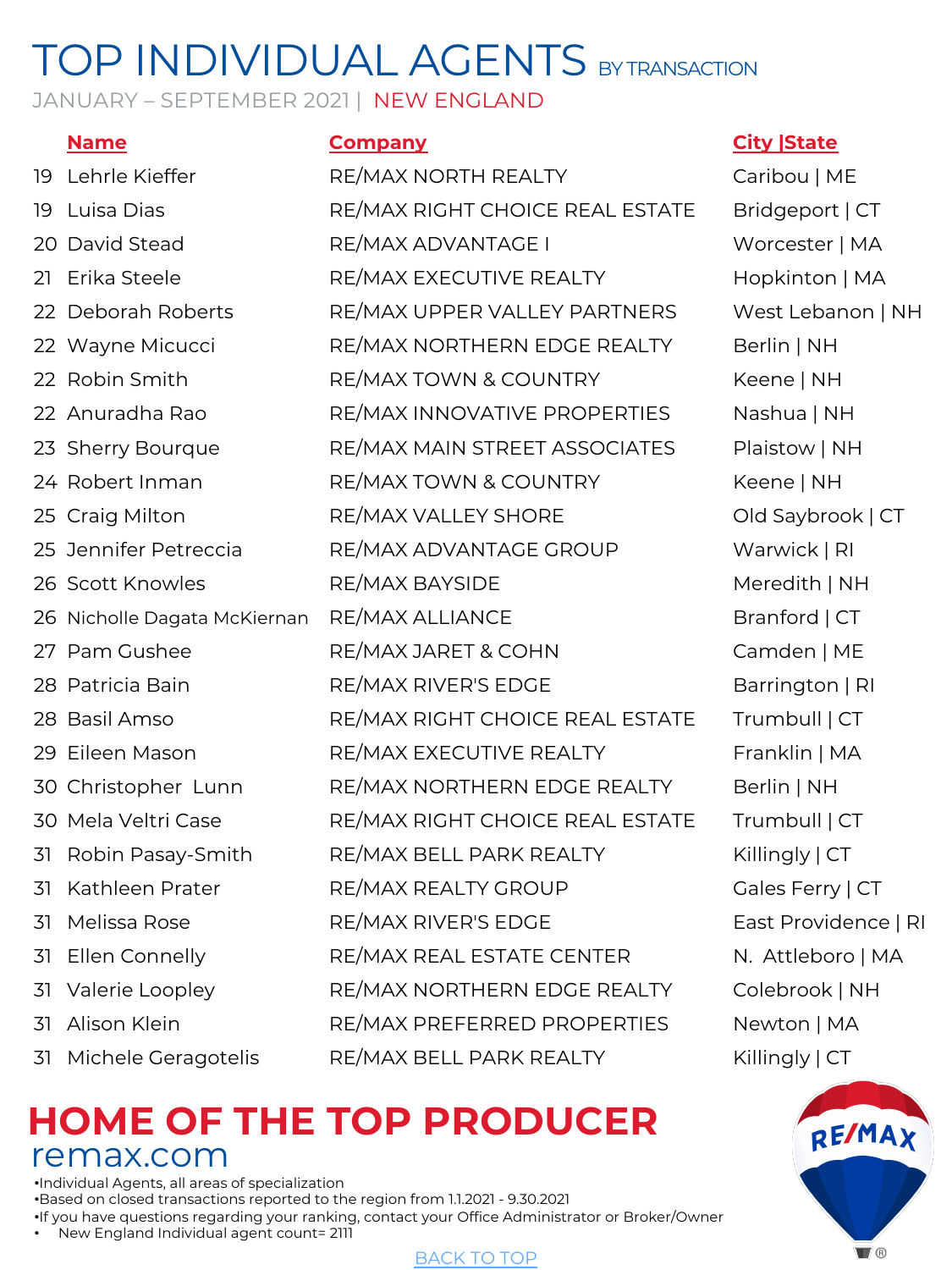### <span id="page-17-0"></span>TOP TEAMS BY TRANSACTION JANUARY – SEPTEMBER 2021 | NEW ENGLAND

|     | <b>Team Leader</b>    | <b>Team Name</b>                         | <b>Company</b>                  | <b>City State</b>  |
|-----|-----------------------|------------------------------------------|---------------------------------|--------------------|
| 1   | Anthony Revoir        | Next Level Group                         | RE/MAX HOME TEAM                | Uncasville   CT    |
| 2   | David Banks           | The David Banks Team                     | RE/MAX BY THE BAY               | Portland   ME      |
| 3   | Ronald Oliveira       | Team ROSO                                | RE/MAX VANTAGE                  | Dartmouth   MA     |
| 4   | Scott McGee           | The Stearns/McGee Team                   | RE/MAX PROPERTIES               | Smithfield   RI    |
| 5   | Cynthia Quimby        | Live Maine Team                          | RE/MAX INFINITY                 | Dexter   ME        |
| 6   | Samuel Alba           | The Alba Group                           | RE/MAX INNOVATIONS              | Providence   RI    |
| 7   | Karl Martone          | The Martone Group                        | RE/MAX PROPERTIES               | Smithfield   RI    |
| 7   | Eddie Lopez           | 3427 International                       | RE/MAX VANTAGE                  | Dartmouth   MA     |
| 8   |                       | Gregory Broadbent Team Greg Broadbent    | RE/MAX COAST AND COUNTRY        | Mystic   CT        |
| 9   | Nelson Matos          | Matos Home Team                          | RE/MAX REAL ESTATE CENTER       | Taunton   MA       |
|     | 10 Susan Bowes        | Bowes Team                               | RE/MAX ON THE BAY               | Niantic   CT       |
| 11. | Joseph Fitzpatrick    | The Fitzpatrick Team                     | RE/MAX PROFESSIONALS            | Newport   RI       |
|     | 12 Marilyn Lusher     | Marilyn Lusher                           | RE/MAX LEGENDS                  | Waterford   CT     |
|     | 13 Rich Gardner       | The Gardner Group                        | RE/MAX NORTH PROFESSIONALS      | Colchester   VT    |
|     | 14 Kathy Bain Farrell | Kathy Bain Farrell Hometown Experts Team | RE/MAX TOWN & COUNTRY           | Cumberland   RI    |
| 15  | Brandon Tabassi       | The Tabassi Team                         | RE/MAX PARTNERS RELOCATION      | Andover   MA       |
|     | 16 Luis Martins       | Luis Martins Real Estate Team            | RE/MAX SYNERGY                  | Brockton   MA      |
| 17  | Gene Pica             | Team Gene & Jeanette                     | RE/MAX ALLIANCE                 | Branford   CT      |
|     | 18 Susan Barnhouser   | Susan Barnhouser                         | <b>RE/MAX LEGENDS</b>           | Waterford   CT     |
|     | 19 Suzanne Damon      | The Damon Home Team                      | RE/MAX INSIGHT                  | Manchester   NH    |
|     | 20 Don Wunder         | Team Wunder                              | RE/MAX REALTY ONE               | Ogunquit   ME      |
| 21  | Roseann Halladay      | The Halladay/Scotti Team                 | RE/MAX PREFERRED                | N. Providence   RI |
| 21  | Katie DiVirgilio      | DiVirgilio Homes                         | <b>RE/MAX 360</b>               | Lynn   MA          |
| 21  | Robert Jefferson      | Your Home Team                           | RE/MAX RIGHT CHOICE REAL ESTATE | Trumbull   CT      |

## **HOME OF THE TOP PRODUCER** remax.com

•Team Leaders, ranked by team total, all areas of specialization •Based on statistics reported to the region on closed transactions from 1.1.2021 - 9.30.2021 •If you have questions regarding your ranking, contact your Office Administrator or Broker/Owner

• New England Team count = 225

#### BACK TO TOP

 $\blacksquare$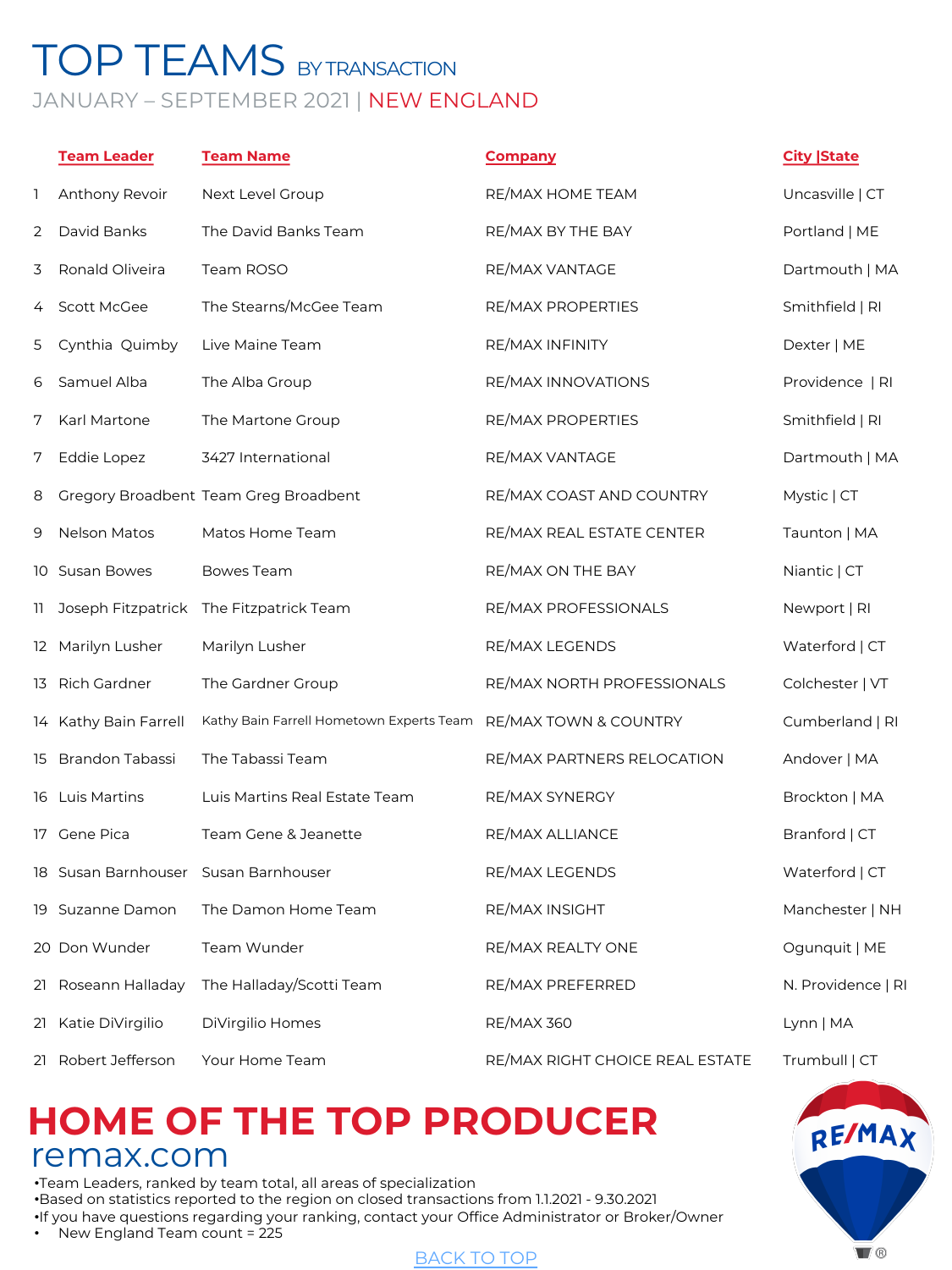### TOP TEAMS BY TRANSACTION JANUARY – SEPTEMBER 2021 | NEW ENGLAND

| <b>Team Leader</b>     | <b>Team Name</b>                  | <b>Company</b>                  | <b>City State</b>   |
|------------------------|-----------------------------------|---------------------------------|---------------------|
| 22 Paul Ferreira       | Paul Ferreira Team                | RE/MAX RIGHT CHOICE REAL ESTATE | Trumbull   CT       |
| 22 Antonio Graves      | Graves Team                       | RE/MAX SYNERGY                  | Bedford   NH        |
| 23 Gilbert Campos      | Campos Homes Team                 | RE/MAX REAL ESTATE CENTER       | Foxboro   MA        |
| 23 Eric Schuell        | <b>CT Real Estate Pros</b>        | RE/MAX RIGHT CHOICE REAL ESTATE | Milford   CT        |
| 24 Thomas Carroll      | The Tom Carroll Team              | <b>RE/MAX PARTNERS</b>          | Andover   MA        |
| 24 Sandra Bliven       | The Sandy Bliven Team             | RE/MAX SOUTH COUNTY             | Westerly   RI       |
| 25 Margery MacDonald   | MacDonald & Hale                  | RE/MAX PRESIDENTIAL             | North Conway   NH   |
| 26 Jason Quinn         | The Quinn Team                    | RE/MAX ADVANTAGE GROUP          | Warwick   RI        |
| 27 Mary Jean Agostini  | Mary Jean Agostini                | RE/MAX RIGHT CHOICE REAL ESTATE | Berlin   CT         |
| 28 Matthew Jackson     | Jackson and Nale                  | RE/MAX SWIFT RIVER VALLEY       | Belchertown   MA    |
| 29 Jeff Wright         | The Jeff Wright Real Estate Group | RE/MAX RIGHT CHOICE REAL ESTATE | Trumbull   CT       |
| 30 Kevin McNamara      | Kevin McNamara Team               | RE/MAX IN THE MOUNTAINS         | Lincoln   NH        |
| 31 Joe Giordano        | The Joe & Steve Realty Team       | RE/MAX ALLIANCE                 | Branford   CT       |
| 32 Earl Melendy        | Melendy Team                      | RE/MAX DESTINATION              | Vernon   CT         |
| 33 Jill Taylor         | Taylor & Associates               | RE/MAX RIGHT CHOICE REAL ESTATE | Milford   CT        |
| 34 Carlos Perez        | Perez and Partners                | RE/MAX RIGHT CHOICE REAL ESTATE | Trumbull   CT       |
| 35 Joshua Naughton     | The Josh Naughton Team            | RE/MAX INNOVATIVE PROPERTIES    | Londonderry   NH    |
| 36 Anita Horowitz      | The Horowitz Team                 | <b>RE/MAX 360</b>               | Peabody   MA        |
| 36 Karen King          | Karen King Group                  | RE/MAX CONNECTIONS              | Wilbraham   MA      |
| 37 Leonard Jannuccilli | RI Real Estate Advisors           | RE/MAX PROFESSIONALS            | East Greenwich   RI |
| 37 Ashley Rioux        | The Rioux Group                   | RE/MAX SYNERGY                  | Bedford   NH        |
| 38 Jason Ferri         | The Platinum Group                | RE/MAX PROFESSIONALS            | East Greenwich   RI |
| 39 Daniel DiRoberto    | The DiRoberto Team                | RE/MAX ADVANTAGE I              | Worcester   MA      |
| 40 Robert Letellier    | Team Letellier                    | RE/MAX REALTY ONE               | Biddeford   ME      |
| 41 Carla Juvencio      | The Ideal Home Team               | RE/MAX PRECISION REALTY         | Newington   CT      |
| 41 Benny Olmeda        | Supreme Home Team                 | RE/MAX VANTAGE                  | Dartmouth   MA      |

## **HOME OF THE TOP PRODUCER** remax.com

•Team Leaders, ranked by team total, all areas of specialization •Based on statistics reported to the region on closed transactions from 1.1.2021 - 9.30.2021 •If you have questions regarding your ranking, contact your Office Administrator or Broker/Owner

• New England Team count = 225